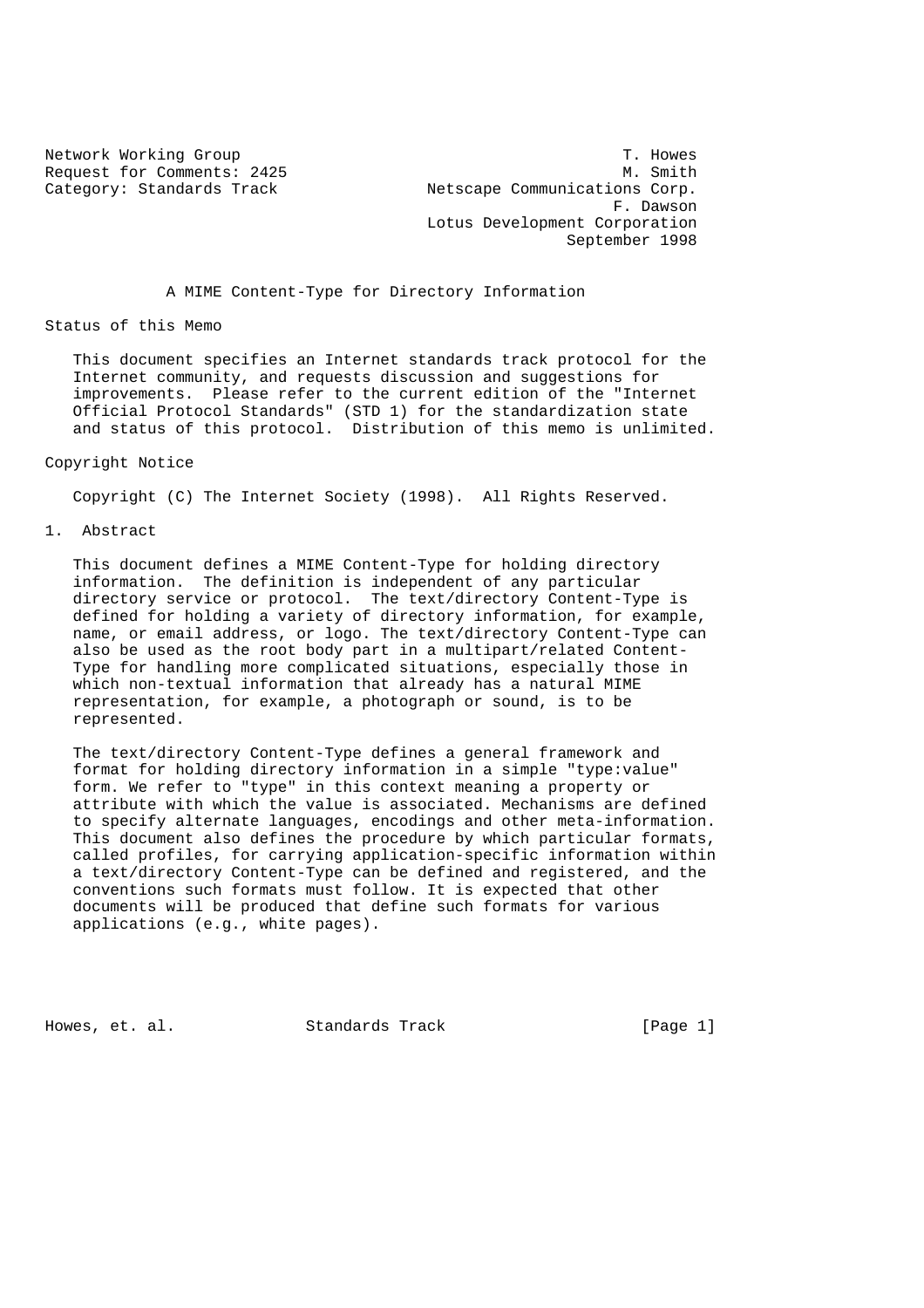The key words "MUST", "MUST NOT", "REQUIRED", "SHALL", "SHALL NOT", "SHOULD", "SHOULD NOT", "RECOMMENDED", "MAY" and "OPTIONAL" in this document are to be interpreted as described in [RFC-2119].

# 2. Table of Contents

| 1.                                                          |
|-------------------------------------------------------------|
| $2$ .                                                       |
| 3.                                                          |
| 4.                                                          |
| 5.                                                          |
| 5.1.                                                        |
| 5.2.                                                        |
| 5.3.                                                        |
| 5.4.                                                        |
| 5.5.                                                        |
| 5.6.                                                        |
| 5.7.                                                        |
| 5.8.                                                        |
| 5.8.1.                                                      |
| 5.8.2.                                                      |
| 5.8.3.                                                      |
| 5.8.4.                                                      |
| Applications which use this media type14<br>5.9.            |
| 5.10.                                                       |
| 5.11.                                                       |
| Person & email address to contact for further information14 |
| 5.12.                                                       |
| 5.13.                                                       |
| б.                                                          |
| 6.1.                                                        |
| 6.2.                                                        |
| 6.3.                                                        |
| 6.4.                                                        |
| 6.5.                                                        |
| Use of the multipart/related Content-Type18<br>7.           |
|                                                             |
| 8.1.                                                        |
| 8.2.                                                        |
| 8.3.                                                        |
| 8.4.                                                        |
| 9.                                                          |
| 9.1.                                                        |
| 9.2.                                                        |
| 9.3.                                                        |
| 9.4.<br>10.                                                 |

Howes, et. al. Standards Track [Page 2]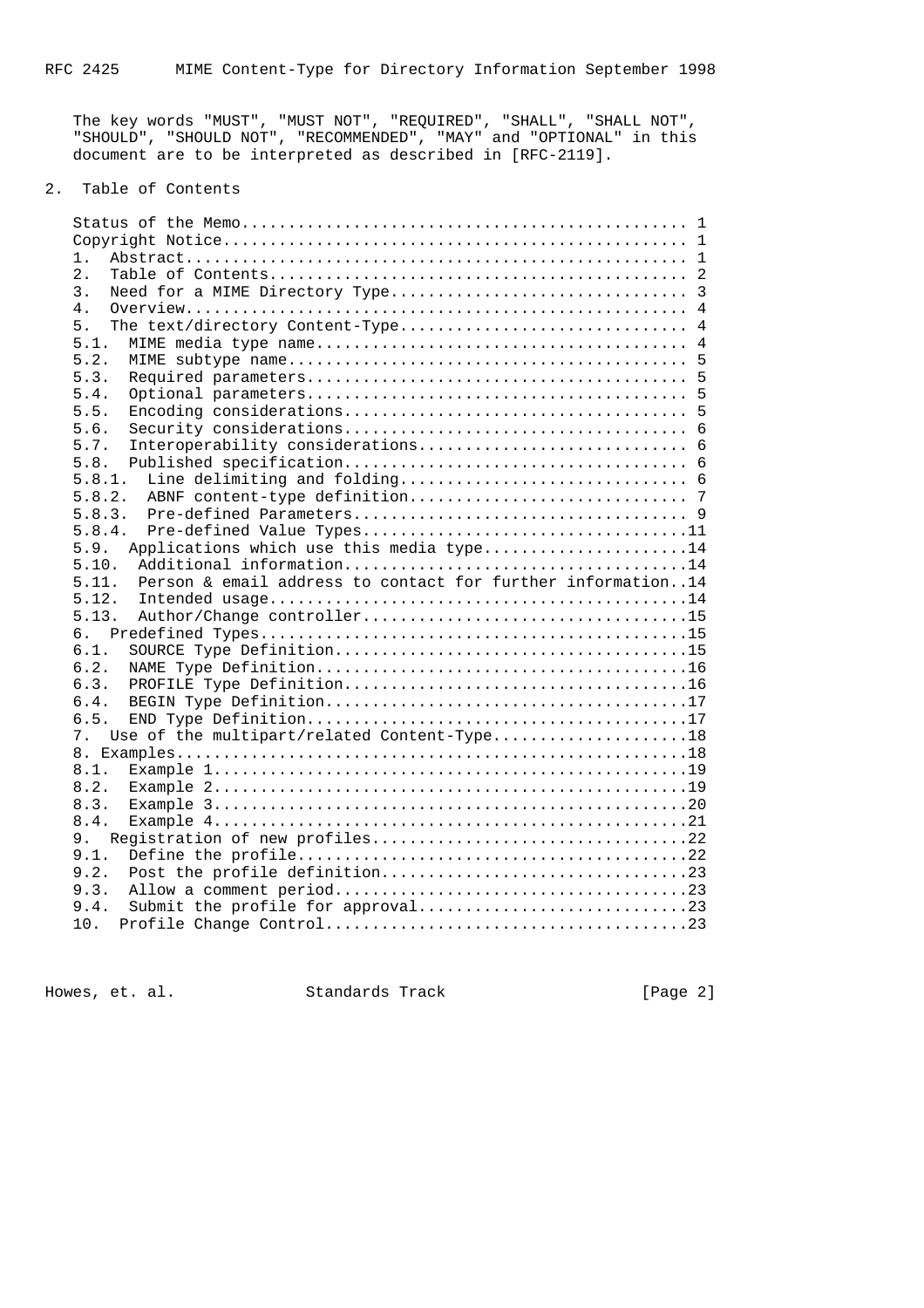| 11                                       |
|------------------------------------------|
| 11.1.                                    |
| 11.2.                                    |
| 11.3.                                    |
| 11.4.                                    |
| 12.                                      |
| 13.                                      |
| 13.1.                                    |
| 13.2.                                    |
| 13.3.                                    |
| 13.4.                                    |
| 14.                                      |
| Registration of new value types28<br>15. |
| 15.1.                                    |
| 15.2.                                    |
| 15.3.                                    |
| 15.4.                                    |
| 16.                                      |
|                                          |
|                                          |
| 19                                       |
|                                          |
|                                          |

#### 3. Need for a MIME Directory Type

 For purposes of this document, a directory is a special-purpose database that contains typed information. A directory usually supports both read and search of the information it contains, and can support creation and modification of the information as well. Directory information is usually accessed far more often than it is updated. Directories can be local or global in scope. They can be distributed or centralized. The information they contain can be replicated, with weak or strong consistency requirements.

 There are several situations in which users of Internet mail might wish to exchange directory information: the email analogy of a "business card" exchange; the conveyance of directory information to a user having only email access to the Internet; the provision of machine-parseable address information when purchasing goods or services over the Internet; etc. As MIME [RFC-2045, RFC-2046] is used increasingly by other protocols, most notably HTTP, it can also be useful for these protocols to carry directory information in MIME format. Such a format, for example, could be used to represent URC (uniform resource characteristics) information about resources on the World Wide Web, or to provide a rudimentary directory service over HTTP.

Howes, et. al. Standards Track [Page 3]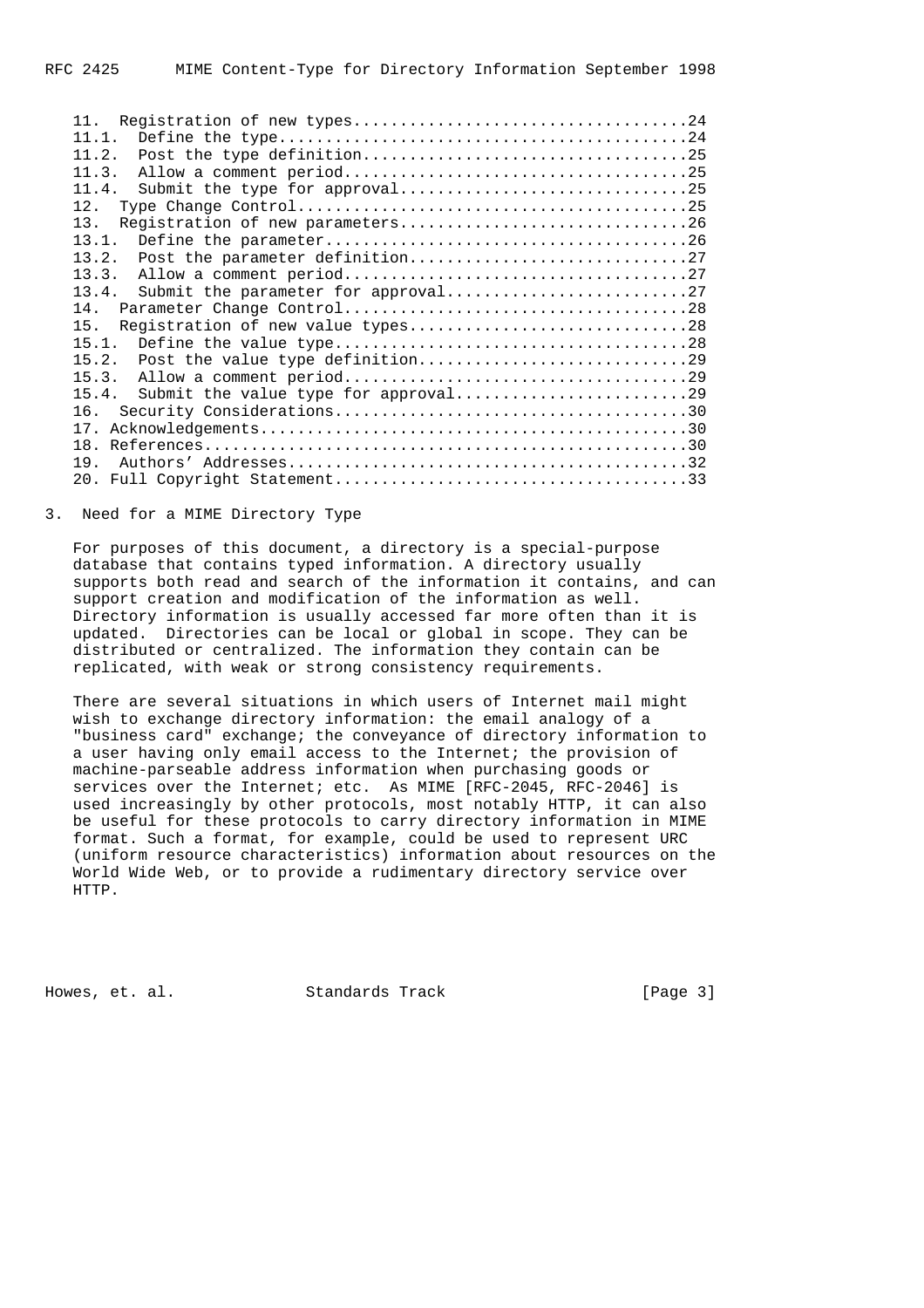# 4. Overview

 The scheme defined here for representing directory information in a MIME Content-Type has two parts. First, the text/directory Content- Type is defined for use in holding directory information within a single body part, for example name, title, or email address. In its simplest form, the format uses a "type:value" approach, which should be easily parseable by existing MIME implementations and understandable by users. More complicated situations can be represented also. This document defines the general form the information in the Content-Type should have, and the procedure by which specific types and values (properties) for particular applications can be defined. The framework is general enough to handle information from any number of end directory services, including LDAP [RFC-1777, RFC-1778], WHOIS++ [RFC-1835], and X.500 [X500].

 Directory entries can include far more than just textual information. Some such information (e.g., an image or sound) overlaps with predefined MIME Content-Types. In these cases it can be desirable to include the information in its well-known MIME format. This situation is handled by using a multipart/related Content-Type as defined in [RFC-2112]. The root component of this type is a text/directory body part specifying any in-line information, and for information contained in other Content-Types, the Content-IDs (in URI form) of those parts.

 In some applications, it can be useful to include a pointer (e.g, a URI) to some directory information rather than the information itself. This document defines a general mechanism for accomplishing this.

## 5. The text/directory Content-Type

 The text/directory Content-Type is used to hold basic directory information and URIs referencing other information, including other MIME body parts holding supplementary or non-textual directory information, such as an image or sound. It is defined as follows, using the MIME media type registration template from [RFC-2048].

 To: ietf-types@uninett.no Subject: Registration of MIME media type text/directory

5.1. MIME media type name

MIME media type name: text

Howes, et. al. Standards Track [Page 4]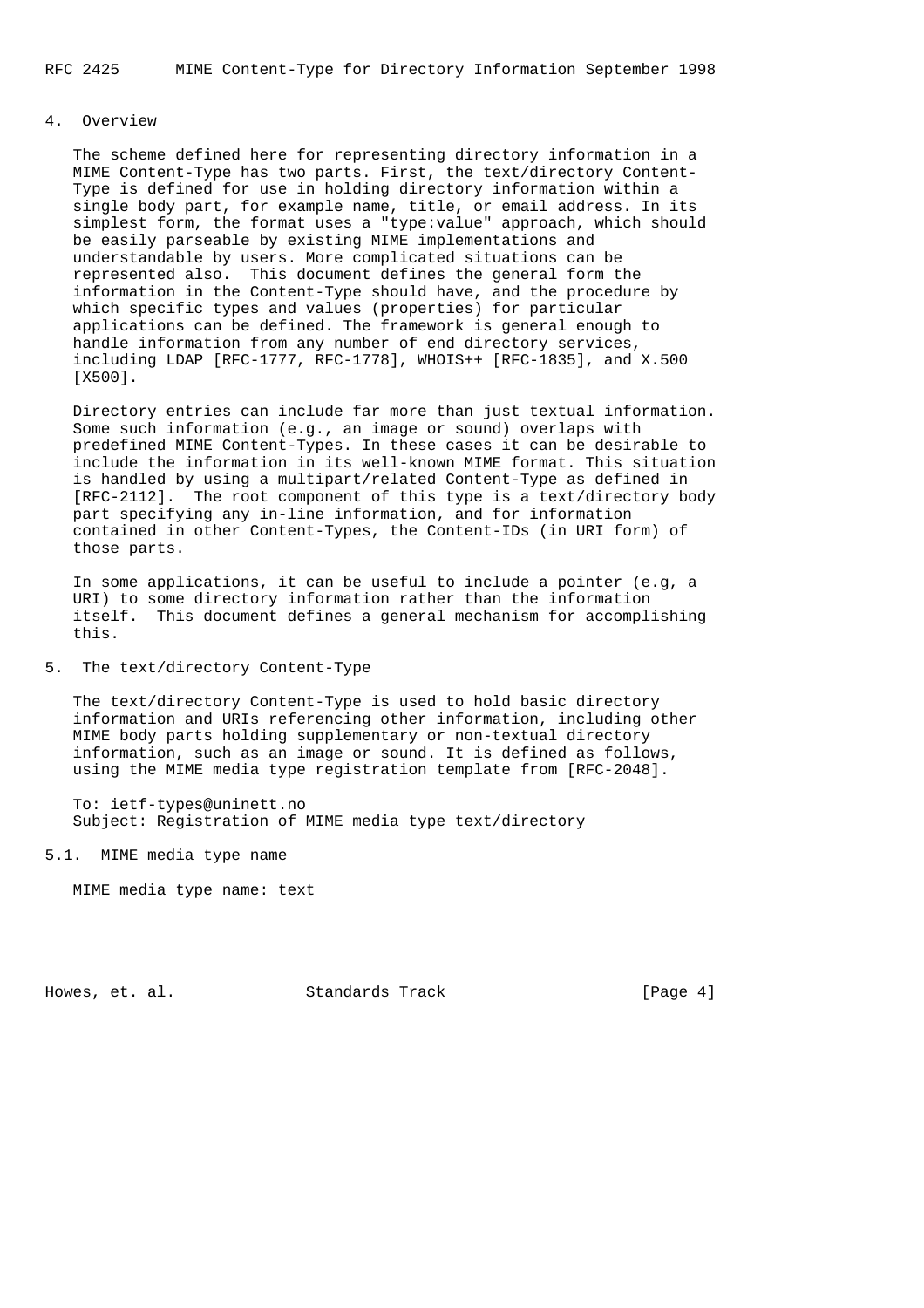RFC 2425 MIME Content-Type for Directory Information September 1998

### 5.2. MIME subtype name

MIME subtype name: directory

### 5.3. Required parameters

Required parameters: charset

 The "charset" parameter is as defined in [RFC-2046] for other body parts. It is used to identify the default character set used within the body part.

#### 5.4. Optional parameters

Optional parameters: profile

 The "profile" parameter is used to convey the type(s) of entity(ies) to which the directory information pertains and the likely set of information associated with the entity(ies). It is intended only as a guide to applications interpreting the information contained within the body part. It SHOULD NOT be used to exclude or require particular pieces of information unless a profile definition specifically calls for this behavior. Unless specifically forbidden by a particular profile definition, a text/directory content type can contain arbitrary attribute/value pairs.

 The value of the "profile" parameter is defined as follows. Profile names are case insensitive (i.e., the profile name "vCard" is the same as "VCARD" and "vcard" and "vcArD").

profile = x-name / iana-token

 $x$ -name = " $x$ -"  $1*(ALPHA / DIGIT / " -")$  ; Names beginning with "x-" or "X-" are ; reserved for experimental use not intended for released ; products, or for use in bilateral agreements. iana-token = <a publicly-defined extension token, registered with IANA, as specified in Section 9 of this

# 5.5. Encoding considerations

 The default encoding is 8bit. Otherwise, as specified by the Content-Transfer-Encoding header field.

document>

Howes, et. al. Standards Track [Page 5]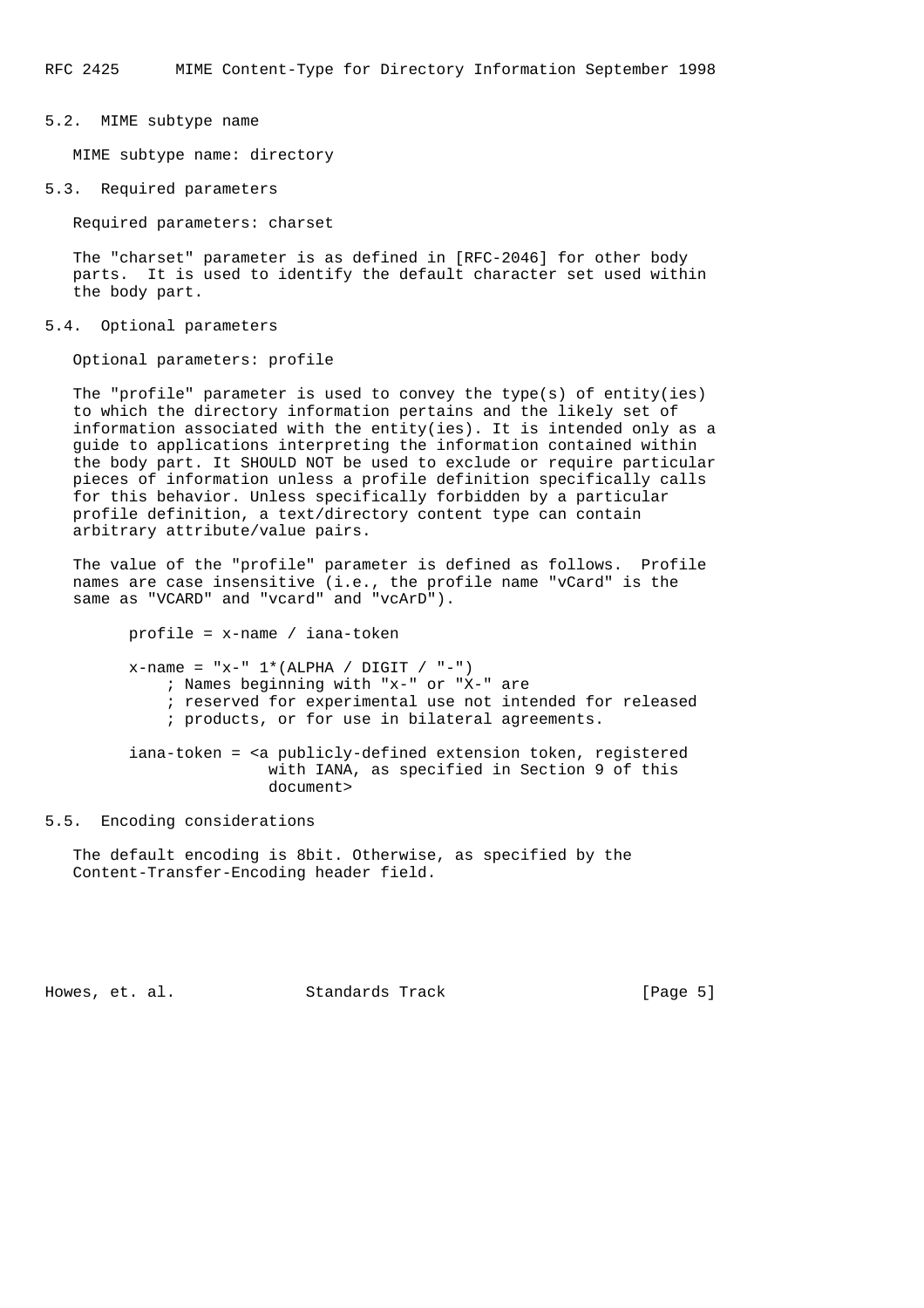### 5.6. Security considerations

 Directory information can be public or it can be protected from unauthorized access by the directory service in which it resides. Once the information leaves its native service, there can be no guarantee that the same care will be taken by all services handling the information. Furthermore, this specification defines no access control mechanism by which information can be protected, or by which access control information can be conveyed. Note that the integrity and privacy of a text/directory body part can be protected by enclosing it within an appropriate MIME-based security mechanism.

#### 5.7. Interoperability considerations

 In order to make sense of directory information, applications must share a common understanding of the types of information contained within the Content-Type (the directory schema). This schema information is not defined in this document, but rather in companion documents (e.g., [MIME-VCARD]) that follow the requirements specified in this document, or in bilateral agreements between communicating parties.

## 5.8. Published specification

 The text/directory Content-Type contains directory information, typically pertaining to a single directory entity or group of entities. The content consists of one or more lines in the format given below.

### 5.8.1. Line delimiting and folding

 Individual lines within the MIME text/directory Content Type body are delimited by the [RFC-822] line break, which is a CRLF sequence (ASCII decimal 13, followed by ASCII decimal 10). Long logical lines of text can be split into a multiple-physical-line representation using the following folding technique.

 A logical line MAY be continued on the next physical line anywhere between two characters by inserting a CRLF immediately followed by a single white space character (space, ASCII decimal 32, or horizontal tab, ASCII decimal 9). At least one character must be present on the folded line. Any sequence of CRLF followed immediately by a single white space character is ignored (removed) when processing the content type. For example the line:

DESCRIPTION:This is a long description that exists on a long line.

Can be represented as:

Howes, et. al. Standards Track [Page 6]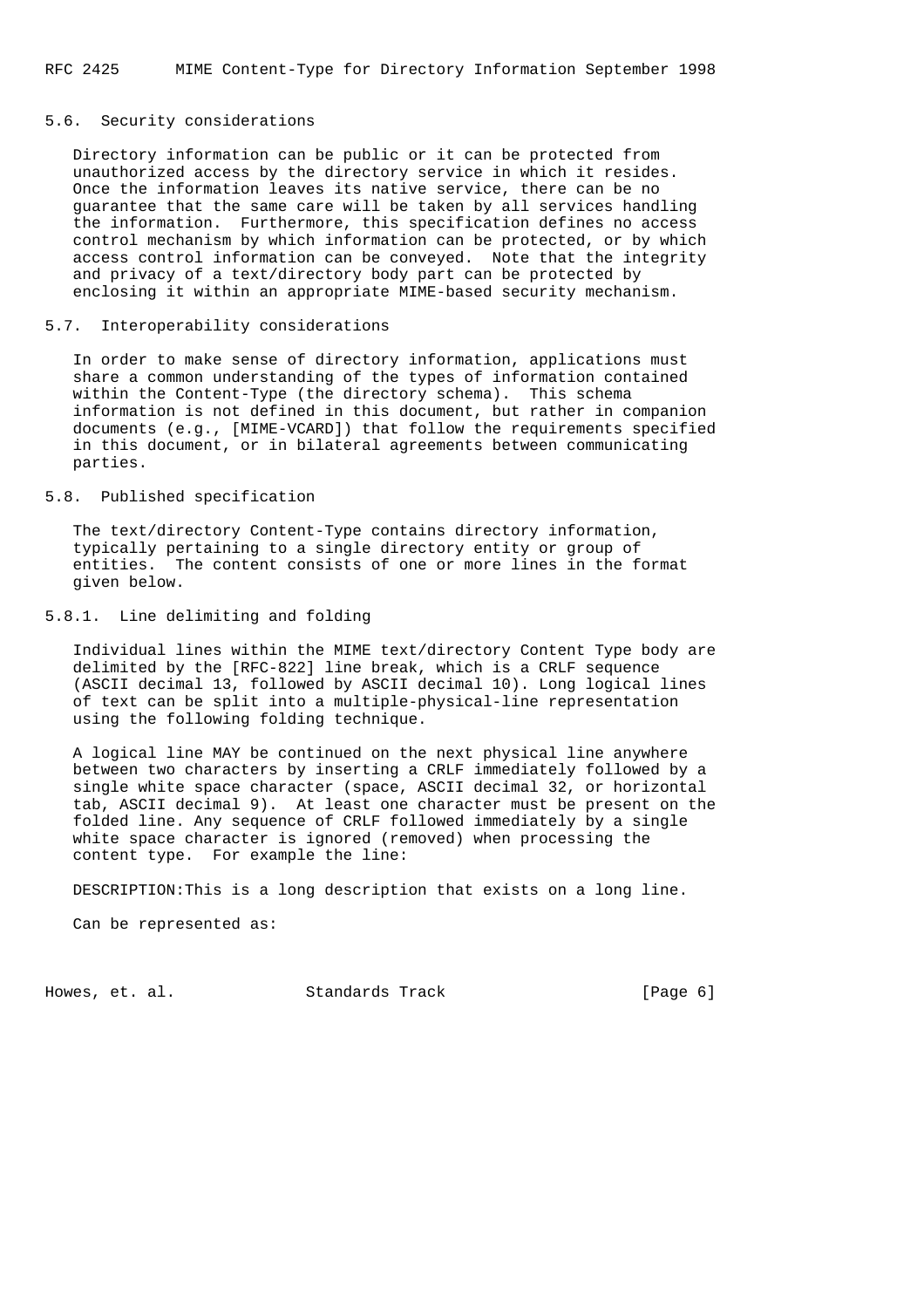DESCRIPTION:This is a long description that exists on a long line.

It could also be represented as:

```
 DESCRIPTION:This is a long descrip
 tion that exists o
 n a long line.
```
 The process of moving from this folded multiple-line representation of a type definition to its single line representation is called unfolding. Unfolding is accomplished by regarding CRLF immediately followed by a white space character (namely HTAB ASCII decimal 9 or SPACE ASCII decimal 32) as equivalent to no characters at all (i.e., the CRLF and single white space character are removed).

5.8.2. ABNF content-type definition

 The following ABNF uses the notation of RFC 2234, which also defines CRLF, WSP, DQUOTE, VCHAR, ALPHA, and DIGIT. After the unfolding of any folded lines as described above, the syntax for a line of this content type is as follows:

 contentline = [group "."] name \*(";" param) ":" value CRLF ; When parsing a content line, folded lines MUST first ; be unfolded according to the unfolding procedure ; described above. ; When generating a content line, lines longer than 75 ; characters SHOULD be folded according to the folding ; procedure described above. group  $= 1*(ALPHA / DIGIT / " -")$  $name$  =  $x$ -name / iana-token  $iana-token = 1*(ALPHA / DIGIT / " -")$  ; identifier registered with IANA x-name =  $x-x$ <sup>-"</sup> 1\*(ALPHA / DIGIT / "-") ; Names that begin with "x-" or "X-" are ; reserved for experimental use, not intended for released ; products, or for use in bilateral agreements. param = param-name "=" param-value \*("," param-value)  $param$ -name =  $x$ -name / iana-token param-value = ptext / quoted-string

Howes, et. al. Standards Track [Page 7]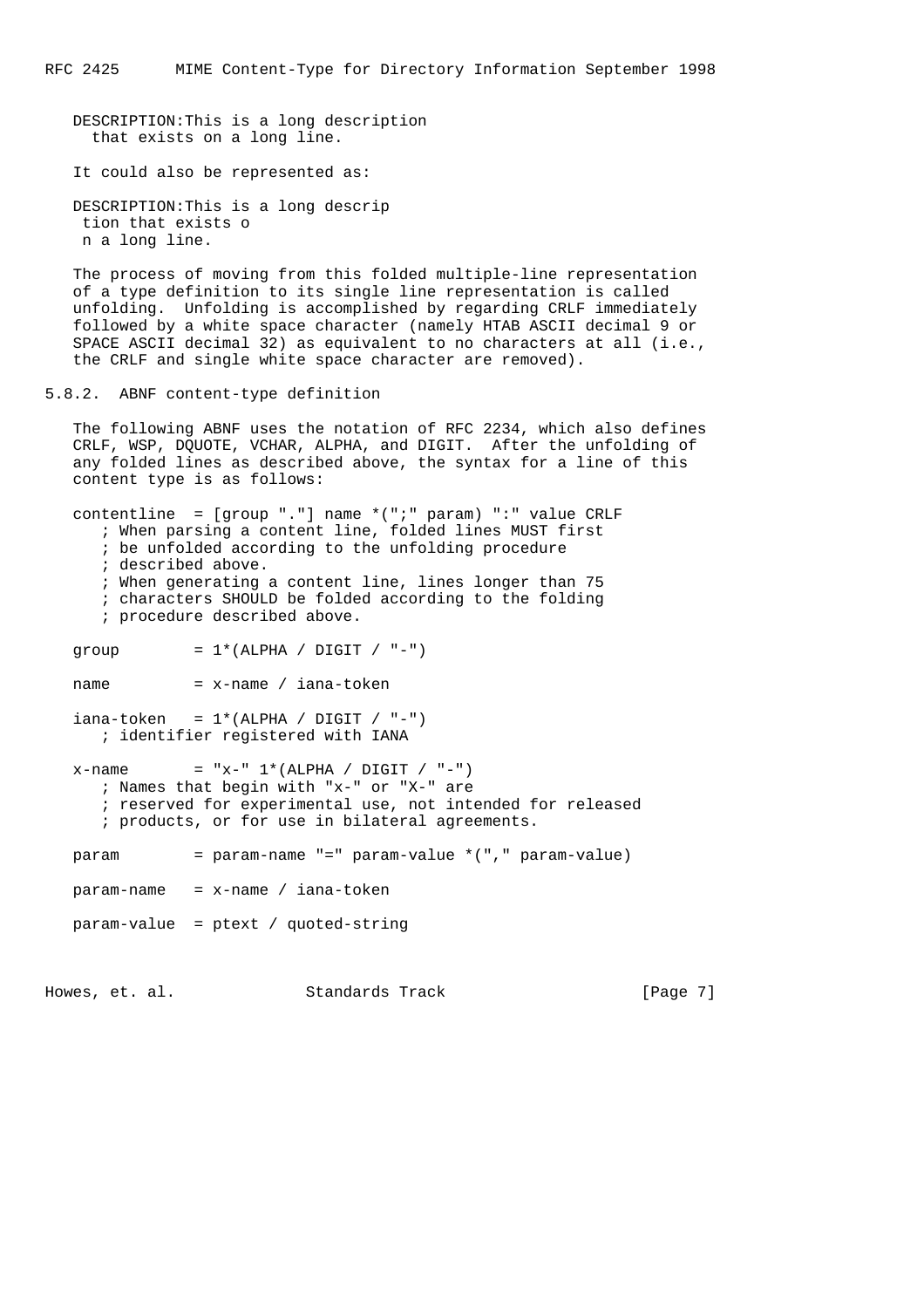ptext = \*SAFE-CHAR value = \*VALUE-CHAR / valuespec ; valuespec defined in section 5.8.4 quoted-string = DQUOTE \*QSAFE-CHAR DQUOTE  $NON-ASCII$  =  $%x80-FF$  ; use restricted by charset parameter ; on outer MIME object (UTF-8 preferred)  $QSAFE-CHAR$  = WSP /  $x21$  /  $x23-7E$  / NON-ASCII ; Any character except CTLs, DQUOTE SAFE-CHAR = WSP / %x21 / %x23-2B / %x2D-39 / %x3C-7E / NON-ASCII ; Any character except CTLs, DQUOTE, ";", ":", "," VALUE-CHAR = WSP / VCHAR / NON-ASCII ; any textual character

 A line that begins with a white space character is a continuation of the previous line, as described above. The white space character and immediately preceeding CRLF should be discarded when reconstructing the original line. Note that this line-folding convention differs from that found in RFC 822, in that the sequence <CRLF><WSP> found anywhere in the content indicates a continued line and should be removed.

 Various type names and the format of the corresponding values are defined as specified in Section 11. Specifications MAY impose ordering on the type constructs within a body part, though none is required by default. The various x-name constructs are used for bilaterally-agreed upon type names, parameter names and parameter values, or for use in experimental settings.

 Type names and parameter names are case insensitive (e.g., the type name "fn" is the same as "FN" and "Fn"). Parameter values MAY be case sensitive or case insensitive, depending on their definition.

 The group construct is used to group related attributes together. The group name is a syntactic convention used to indicate that all type names prefaced with the same group name SHOULD be grouped together when displayed by an application. It has no other significance. Implementations that do not understand or support grouping MAY simply strip off any text before a "." to the left of the type name and present the types and values as normal.

Howes, et. al. Standards Track [Page 8]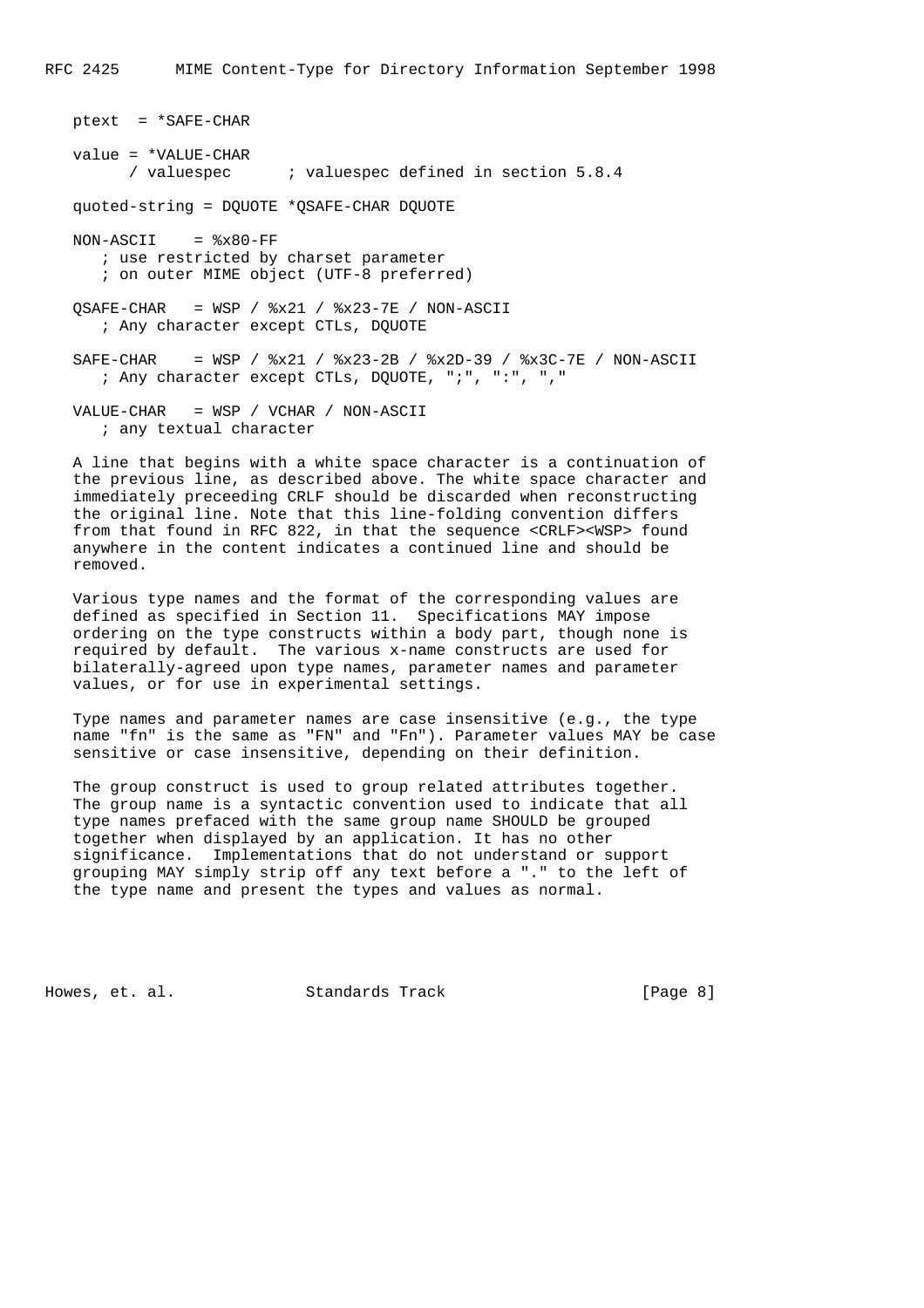Each attribute defined in the text/directory body MAY have multiple values, if allowed in the definition of the profile in which the attribute is used. The general rule for encoding multi-valued items is to simply create a new content line for each value (including the type name). However, it should be noted that some value types support encoding multiple values in a single content line by separating the values with a comma ",". This approach has been taken for several of the content types defined below (date, time, integer, float), for space-saving reasons.

## 5.8.3. Pre-defined Parameters

```
 The following parameters and value types are defined for general use.
```

```
 predefined-param = encodingparm
                          / valuetypeparm
                          / languageparm
                          / contextparm
         encodingparm = "encoding" "=" encodingtype
encodingtype = "b" ; from RFC 2047
 / iana-token ; registered as described in
                                 ; section 15 of this document
         valuetypeparm = "value" "=" valuetype
         valuetype = "uri" ; genericurl from secion 5 of RFC 1738
                    / "text"
                    / "date"
                    / "time"
                    / "date-time" ; date time
                    / "integer"
                    / "boolean"
                    / "float"
                    / x-name
                    / iana-token ; registered as described in
                                  ; section 15 of this document
         languageparm = "language" "=" Language-Tag
             ; Language-Tag is defined in section 2 of RFC 1766
         contextparm = "context" "=" context
         context = x-name
                 / iana-token
```
Howes, et. al. Standards Track [Page 9]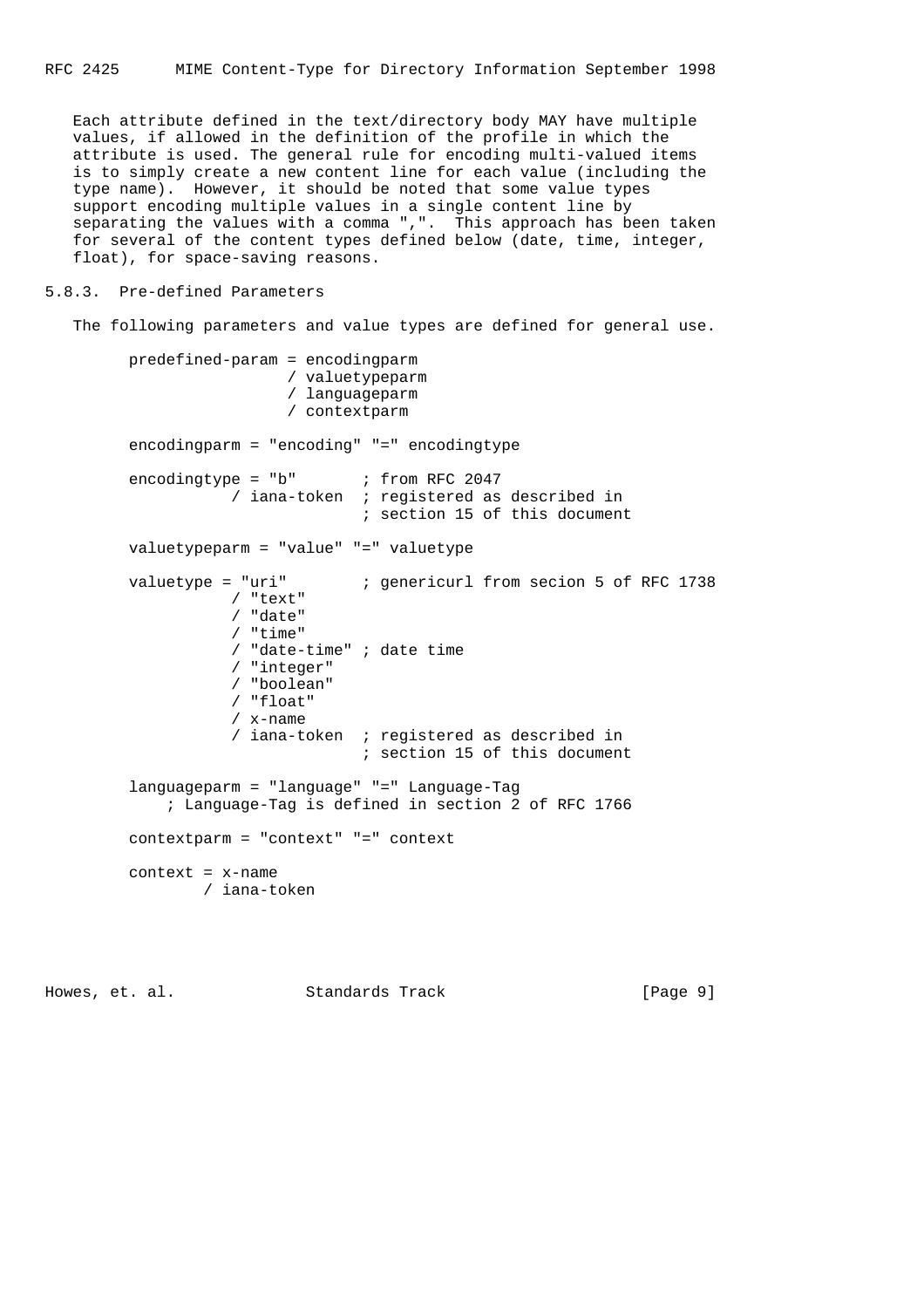RFC 2425 MIME Content-Type for Directory Information September 1998

 The "language" type parameter is used to identify data in multiple languages. There is no concept of "default" language, except as specified by any "Content-Language" MIME header parameter that is present. The value of the "language" type parameter is a language tag as defined in Section 2 of [RFC-1766].

 The "context" type parameter is used to identify a context (e.g., a protocol) used in interpreting the value. This is used, for example, in the "source" type, defined below.

 The "encoding" type parameter is used to specify an alternate encoding for a value. If the value contains a CRLF, it must be encoded, since CRLF is used to separate lines in the content-type itself. Currently, only the "b" encoding is supported.

 The "b" encoding can also be useful for binary values that are mixed with other text information in the body part (e.g., a certificate). Using a per-value "b" encoding in this case leaves the other information in a more readable form. The encoded base 64 value can be split across multiple physical lines in the content type by using the line folding technique described above.

 The Content-Transfer-Encoding header field is used to specify the encoding used for the body part as a whole. The "encoding" type parameter is used to specify an encoding for a particular value (e.g., a certificate). In this case, the Content-Transfer-Encoding header might specify "8bit", while the one certificate value might specify an encoding of "b" via an "encoding=b" type parameter.

 The Content-Transfer-Encoding and the encodings of individual types given by the "encoding" type parameter are independent of one another. When encoding a text/directory body part for transmission, individual type encodings are performed first, then the entire body part is encoded according to the Content-Transfer-Encoding. When decoding a text/directory body part, the Content-Transfer-Encoding is decoded first, and then any individual types with an "encoding" type parameter are decoded.

 The "value" parameter is optional, and is used to identify the value type (data type) and format of the value. The use of these predefined formats is encouraged even if the value parameter is not explicity used. By defining a standard set of value types and their formats, existing parsing and processing code can be leveraged.

 Including the value type explicitly as part of each property provides an extra hint to keep parsing simple and support more generalized applications. For example a search engine would not have to know the particular value types for all of the items for which it is

Howes, et. al. Standards Track [Page 10]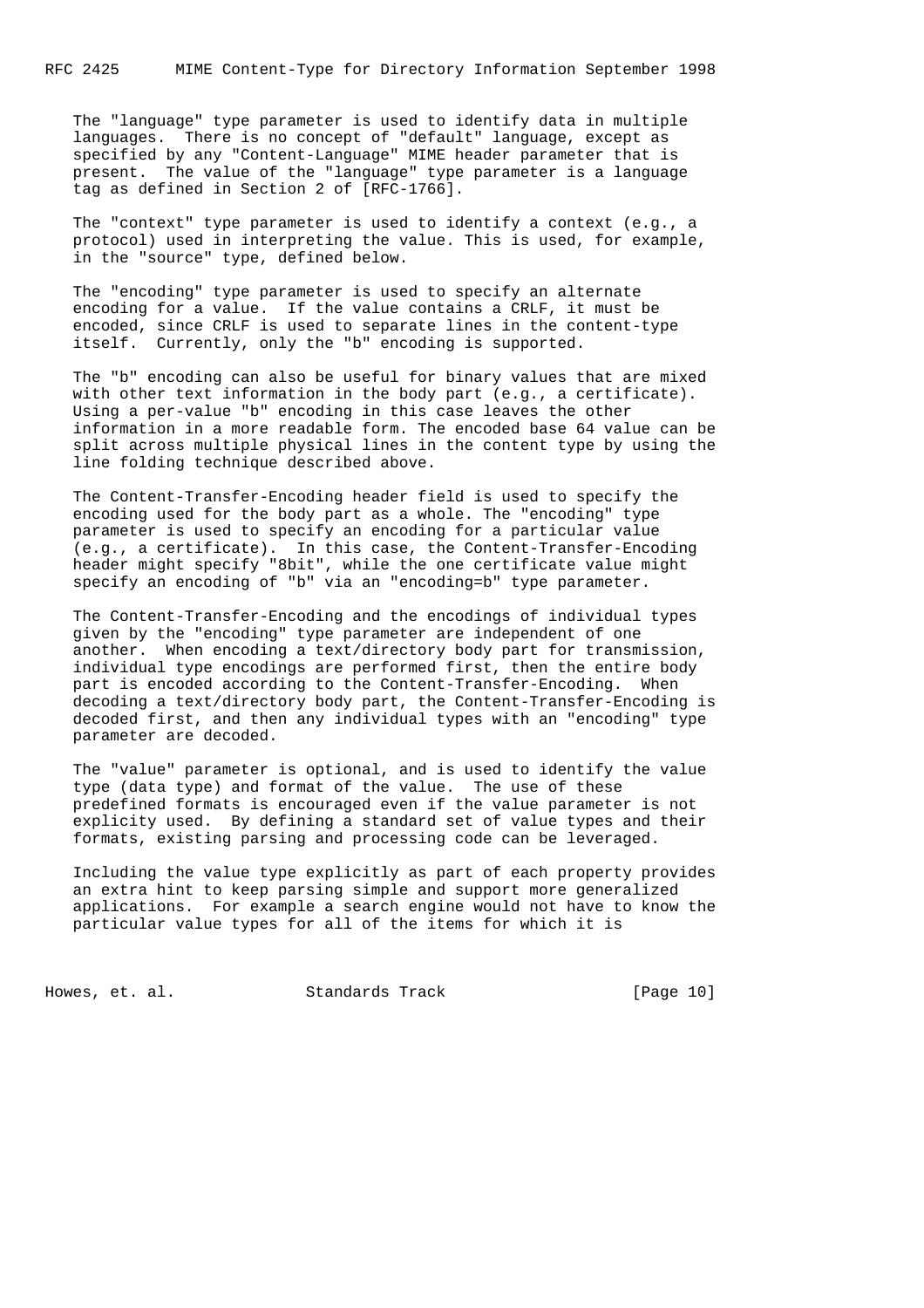searching. Because the value type is explicit in the definition, the search engine could look for dates in any item type and provide results that can still be interpreted.

# 5.8.4. Pre-defined Value Types

```
 The format for values corresponding to the predefined valuetype
 specifications given above are defined.
```

```
 valuespec = text-list
                    / genericurl ; from section 5 of RFC 1738
                     / date-list
                     / time-list
                     / date-time-list
                      / boolean
                     / integer-list
                     / float-list
                     / iana-valuespec
     text-list = *TEXT-LIST-CHAR *("," *TEXT-LIST-CHAR)
    TEXT-LIST-CHAR = "\(\n\mathcal{N} \mathcal{N} \mathcal{N} \mathcal{N} \mathcal{N} \mathcal{N} \mathcal{N} \mathcal{N} \mathcal{N} \mathcal{N} \mathcal{N} \mathcal{N} \mathcal{N} \mathcal{N} \mathcal{N} \mathcal{N} \mathcal{N} \mathcal{N} \mathcal{N} \mathcal{N} \mathcal{N} \mathcal{N} \mathcal{N} \mathcal{N} \mathcal{N} \mathcal{N} \mathcal{N} \mathcal{N} \mathcal{N} \mathcal{N} \mathcal{N} \mathcal{N} \mathcal{N} \math / <any VALUE-CHAR except , or \ or newline>
 ; Backslashes, newlines, and commas must be encoded.
          ; \n\times \mathbb{N} can be used to encode a newline.
    date-list = date * ("," date)time-list = time *(", " time)date-time-list = date "T" time *("," date "T" time)
     boolean = "TRUE" / "FALSE"
    integer-list = integer *(", " integer)
     integer = [sign] 1*DIGIT
     float-list = float *("," float)
     float = [sign] 1*DIGIT ["." 1*DIGIT]
    sign = " + " / " -" date = date-fullyear ["-"] date-month ["-"] date-mday
     date-fullyear = 4 DIGIT
```
Howes, et. al. Standards Track [Page 11]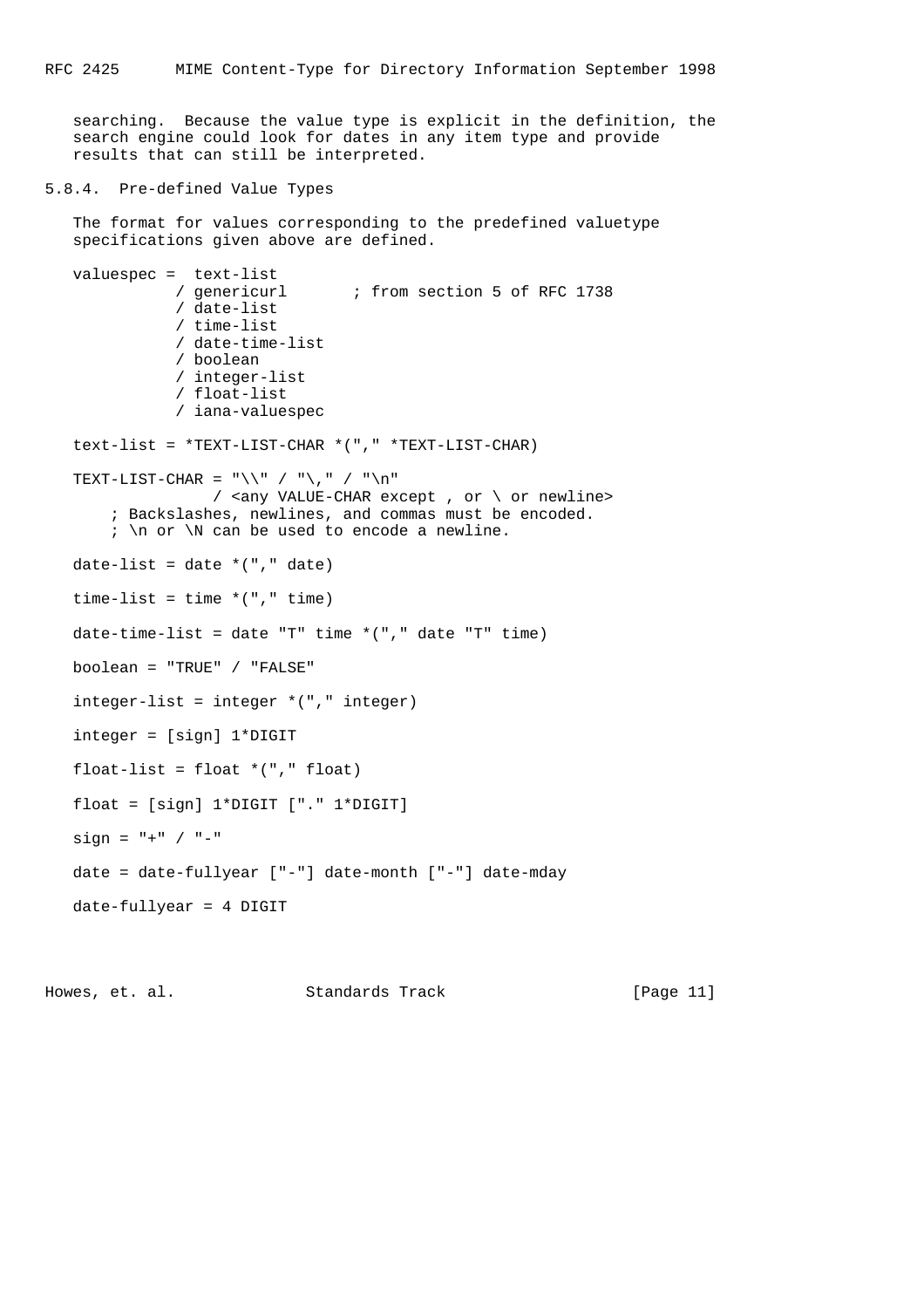RFC 2425 MIME Content-Type for Directory Information September 1998

 $date-month = 2 DIGIT$  ; 01-12 date-mday = 2 DIGIT  $i01-28$ ,  $01-29$ ,  $01-30$ ,  $01-31$  ;based on month/year time = time-hour [":"] time-minute [":"] time-second [time-secfrac] [time-zone]  $time-hour = 2 DIGIT$  ; 00-23  $time-minute = 2 DIGIT$  ; 00-59  $time-second = 2 DIGIT$  ; 00-60 (leap second) time-secfrac = "," 1\*DIGIT time-zone = "Z" / time-numzone time-numzome = sign time-hour [":"] time-minute iana-valuespec = <a publicly-defined valuetype format, registered with IANA, as defined in section 15 of this document> Some specific notes on the value types and formats:

 "text": The "text" value type should be used to identify values that contain human-readable text. The character set and language in which the text is represented is controlled by the charset content-header and the language type parameter and content-header.

 Examples for "text": this is a text value this is one value,this is another this is a single value\, with a comma encoded

 A formatted text line break in a text value type MUST be represented as the character sequence backslash (ASCII decimal 92) followed by a Latin small letter n (ASCII decimal 110) or a Latin capital letter N (ASCII decimal 78), that is "\n" or "\N".

For example a multiple line DESCRIPTION value of:

 Mythical Manager Hyjinx Software Division BabsCo, Inc.

could be represented as:

Howes, et. al. Standards Track [Page 12]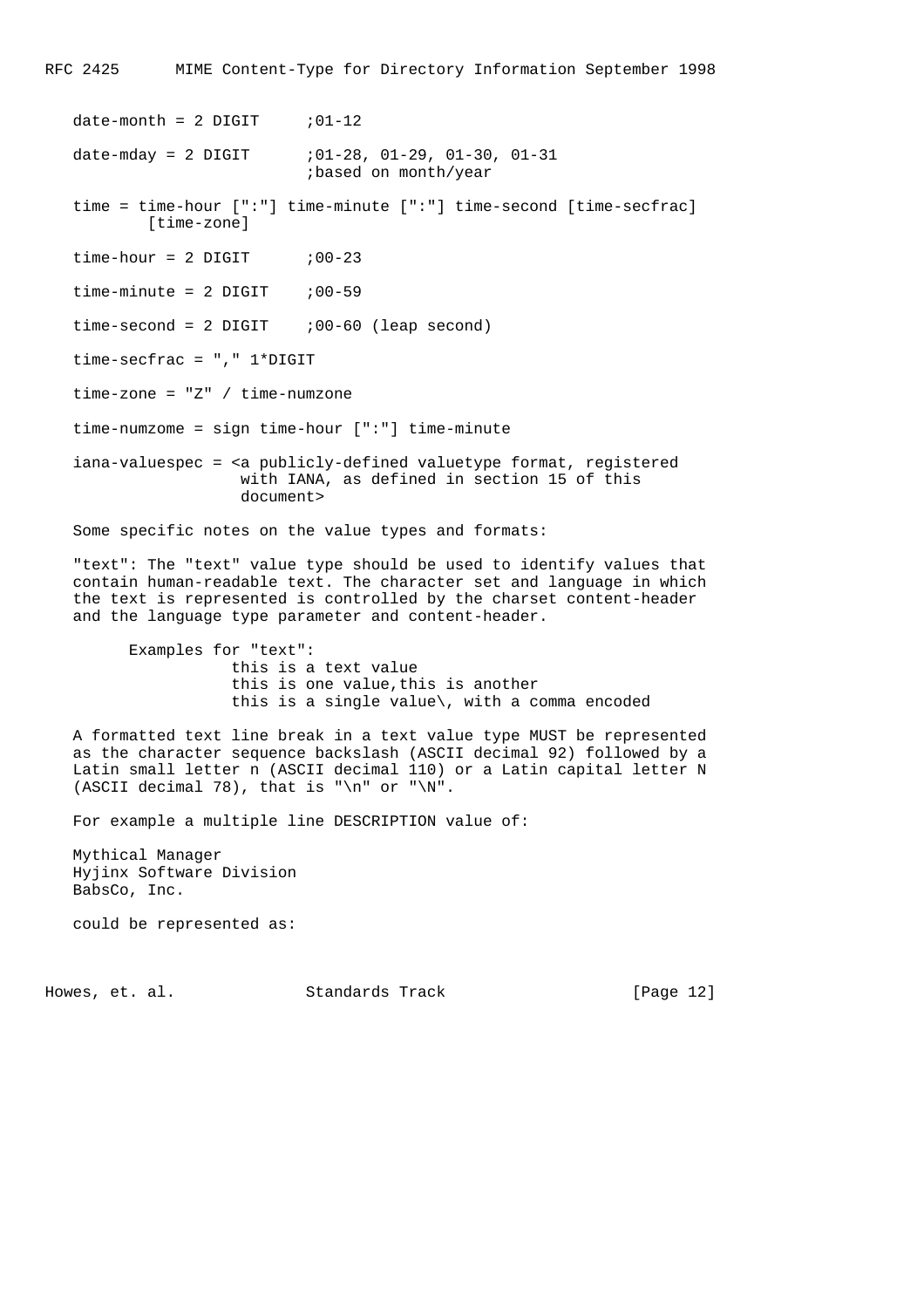DESCRIPTION:Mythical Manager\nHyjinx Software Division\n BabsCo\, Inc.\n

 demonstrating the \n literal formatted line break technique, the CRLF-followed-by-space line folding technique, and the backslash escape technique.

 "uri": The "uri" value type should be used to identify values that are referenced by a URI (including a Content-ID URI), instead of encoded in-line. These value references might be used if the value is too large, or otherwise undesirable to include directly. The format for the URI is as defined in RFC 1738.

```
 Examples for "uri":
            http://www.foobar.com/my/picture.jpg
            ldap://ldap.foobar.com/cn=babs%20jensen
```
 "date", "time", and "date-time": Each of these value types is based on a subset of the definitions in ISO 8601 standard. Profiles MAY place further restrictions on "date" and "time" values. Multiple "date" and "time" values can be specified using the comma-separated notation, unless restricted by a profile.

```
 Examples for "date":
             1985-04-12
              1996-08-05,1996-11-11
             19850412
 Examples for "time":
             10:22:00
             102200
             10:22:00.33
             10:22:00.33Z
             10:22:33,11:22:00
             10:22:00-08:00
 Examples for "date-time":
             1996-10-22T14:00:00Z
              1996-08-11T12:34:56Z
              19960811T123456Z
              1996-10-22T14:00:00Z,1996-08-11T12:34:56Z
```
 "boolean": The "boolean" value type is used to express boolen values. These values are case insensitive.

 Examples: TRUE false True

Howes, et. al. Standards Track [Page 13]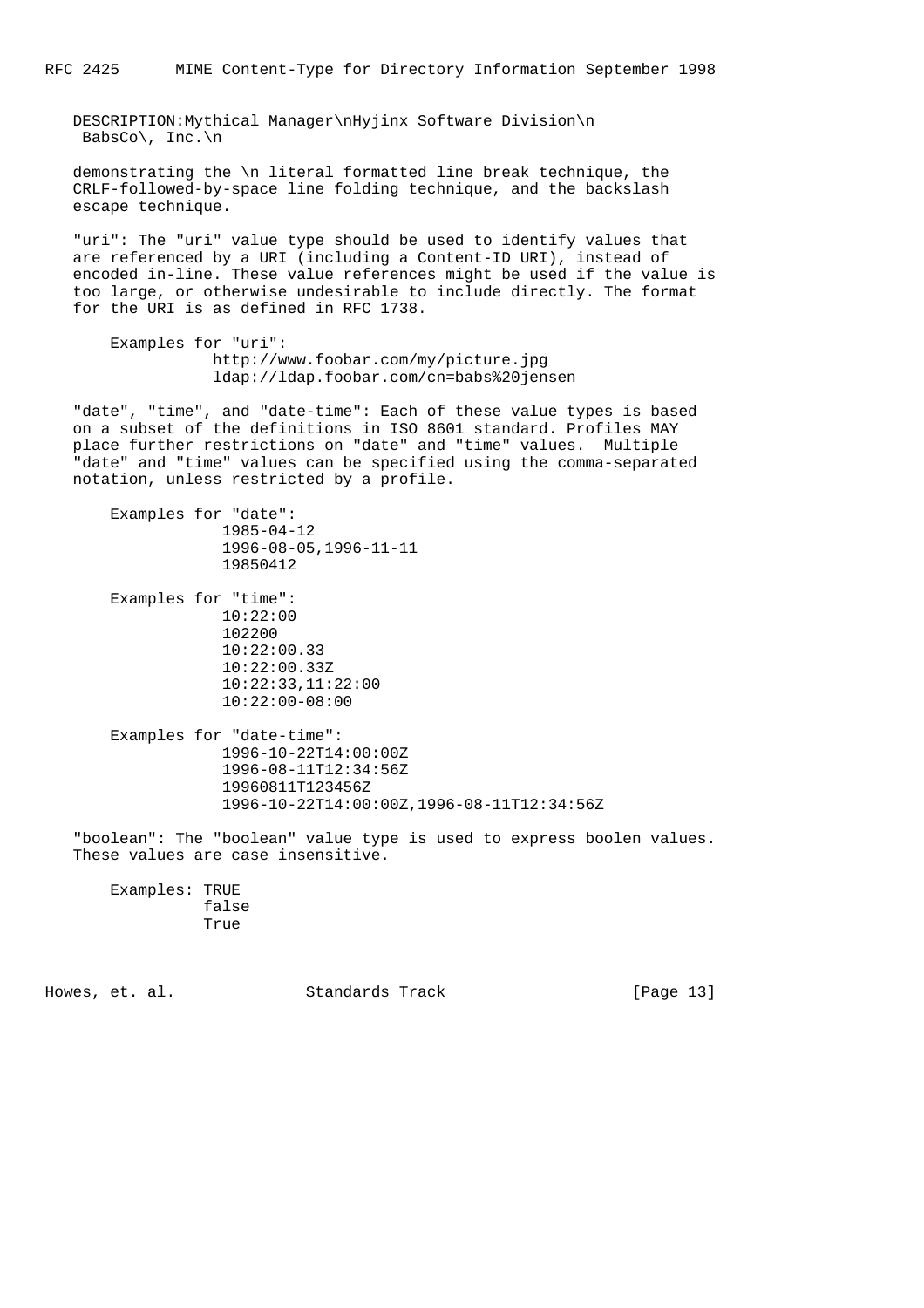"integer": The "integer" value type is used to express signed integers in decimal format. If sign is not specified, the value is assumed positive "+". Multiple "integer" values can be specified using the comma-separated notation, unless restricted by a profile.

 Examples: 1234567890 -1234556790 +1234556790,432109876

 "float": The "float" value type is used to express real numbers. If sign is not specified, the value is assumed positive "+". Multiple "float" values can be specified using the comma-separated notation, unless restricted by a profile.

 Examples: 20.30 1000000.0000001 1.333,3.14

5.9. Applications which use this media type

Applications which use this media type: Various

5.10. Additional information

Additional information: None

5.11. Person & email address to contact for further information

 Tim Howes Netscape Communications Corp. 501 East Middlefield Rd. Mountain View, CA 94041 USA howes@netscape.com +1 415 937 3419

5.12. Intended usage

Intended usage: COMMON

Howes, et. al. Standards Track [Page 14]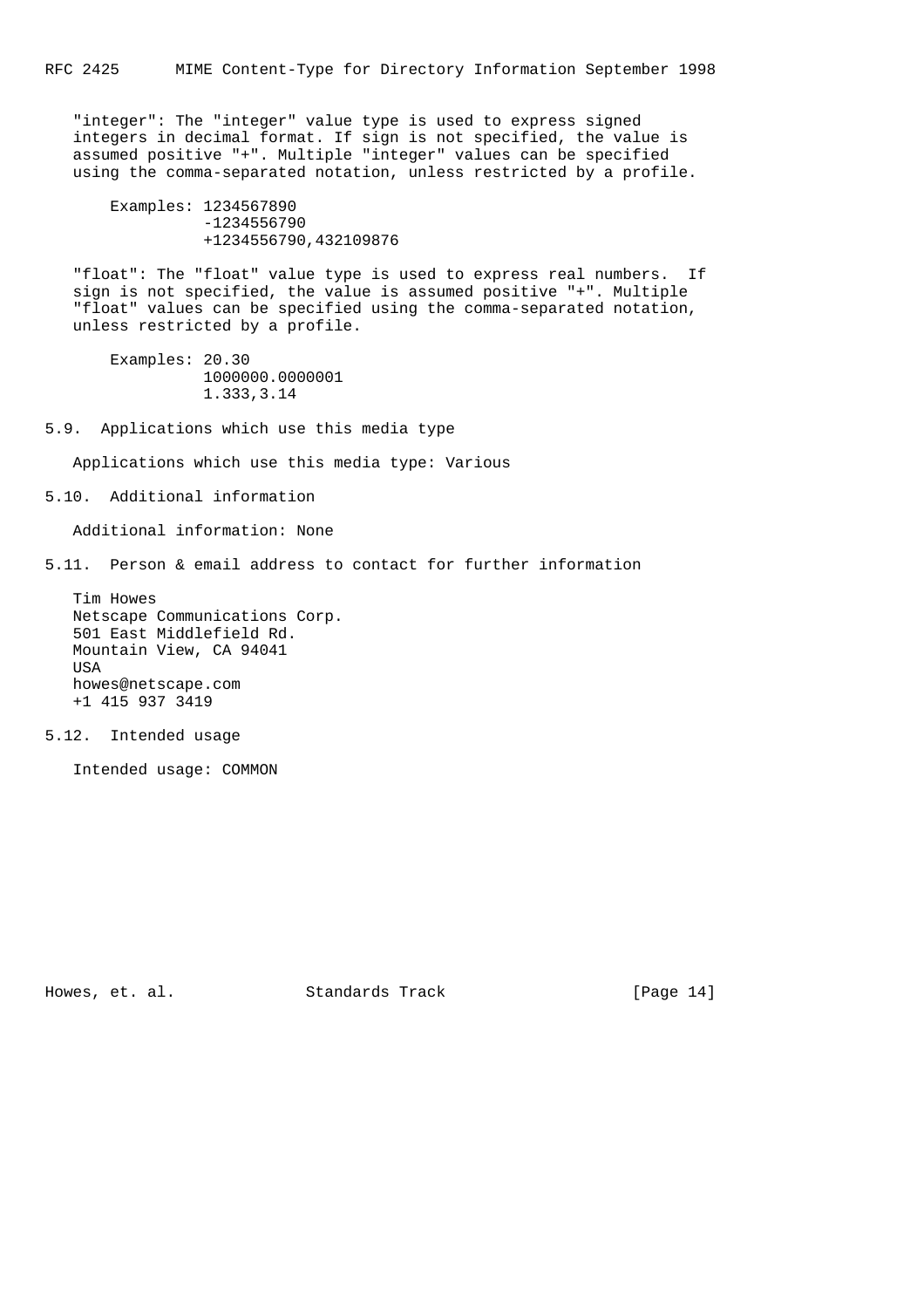5.13. Author/Change controller

```
 Tim Howes
 Netscape Communications Corp.
 501 East Middlefield Rd.
 Mountain View, CA 94041
 USA
 howes@netscape.com
 +1 415 937 3419
```
 Mark Smith Netscape Communications Corp. 501 East Middlefield Rd. Mountain View, CA 94041 **TISA**  mcs@netscape.com +1 415 937 3477

```
 Frank Dawson
 Lotus Development Corporation
 6544 Battleford Drive
 Raleigh, NC 27613-3502
 USA
 frank_dawson@lotus.com
 +1-919-676-9515
```
6. Predefined Types

 The following types are generally useful regardless of the profile being carried and are defined below using the text/directory MIME type registration template defined in Section 11.1 of this document. These types MAY be included in any profile, unless explicitly forbidden in the profile definition.

6.1. SOURCE Type Definition

 To: ietf-mime-direct@imc.org Subject: Registration of text/directory MIME type SOURCE

Type name: SOURCE

 Type purpose: To identify the source of directory information contained in the content type.

Type encoding: 8bit

Type valuetype: uri

Howes, et. al. Standards Track [Page 15]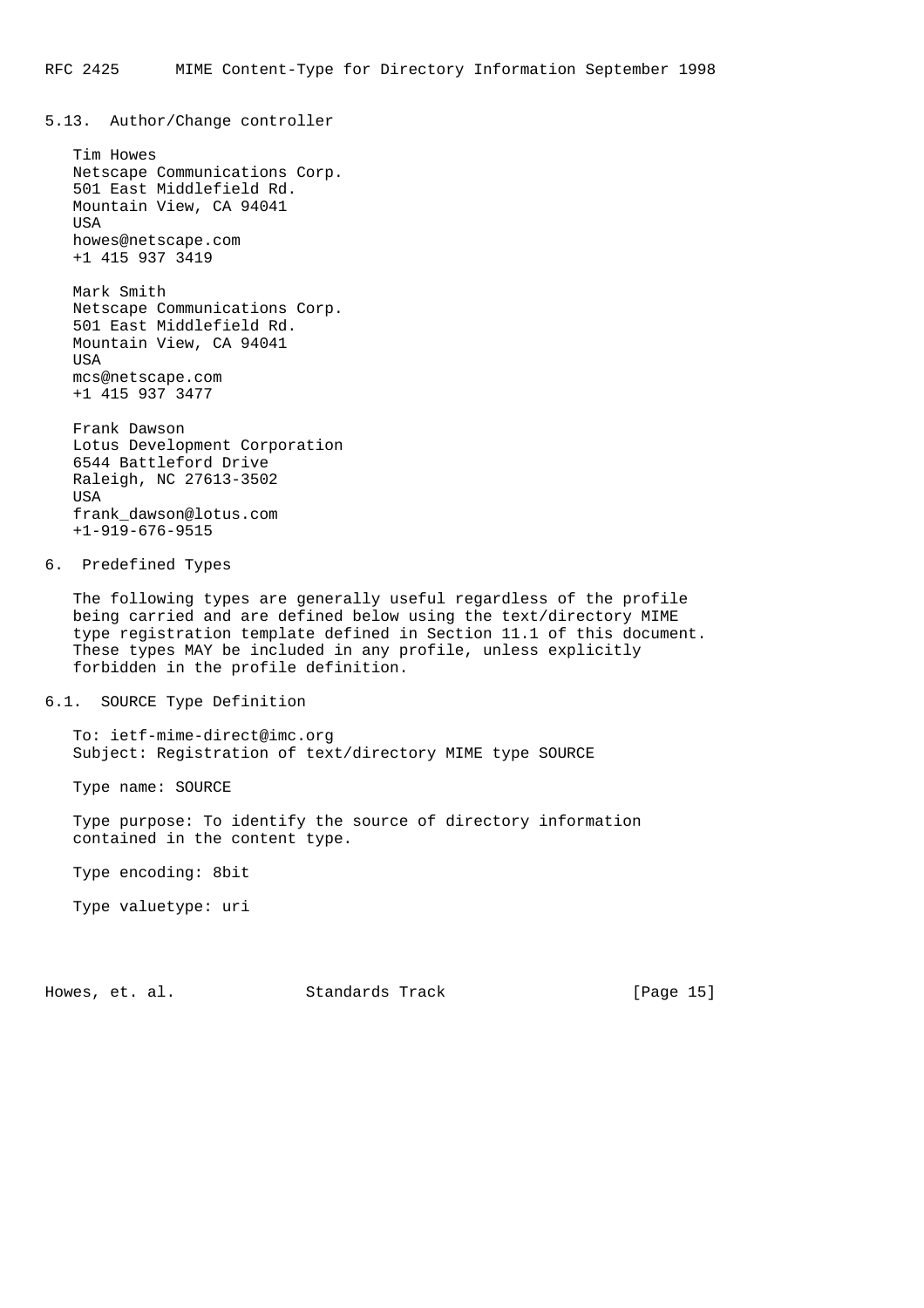Type special notes: The SOURCE type is used to provide the means by which applications knowledgable in the given directory service protocol can obtain additional or more up-to-date information from the directory service. It contains a URI as defined in [RFC-1738] and/or other information referencing the directory entity or entities to which the information pertains. When directory information is available from more than one source, the sending entity can pick what it considers to be the best source, or multiple SOURCE types can be included. The interpretation of the value for a SOURCE type can depend on the setting of the CONTEXT type parameter. The value of the CONTEXT type parameter MUST be compatible with the value of the uri prefix.

 Type example: SOURCE;CONTEXT=LDAP:ldap://ldap.host/cn=Babs%20Jensen, %20o=Babsco,%20c=US

6.2. NAME Type Definition

 To: ietf-mime-direct@imc.org Subject: Registration of text/directory MIME type NAME

Type name: NAME

 Type purpose: To identify the displayable name of the directory entity to which information in the content type pertains.

Type encoding: 8bit

Type valuetype: text

 Type special notes: The NAME type is used to convey the display name of the entity to which the directory information pertains.

Type example:

NAME:Babs Jensen's Contact Information

6.3. PROFILE Type Definition

 To: ietf-mime-direct@imc.org Subject: Registration of text/directory MIME type PROFILE

Type name: PROFILE

 Type purpose: To identify the type of directory entity to which information in the content type pertains.

Type encoding: 8bit

Howes, et. al. Standards Track [Page 16]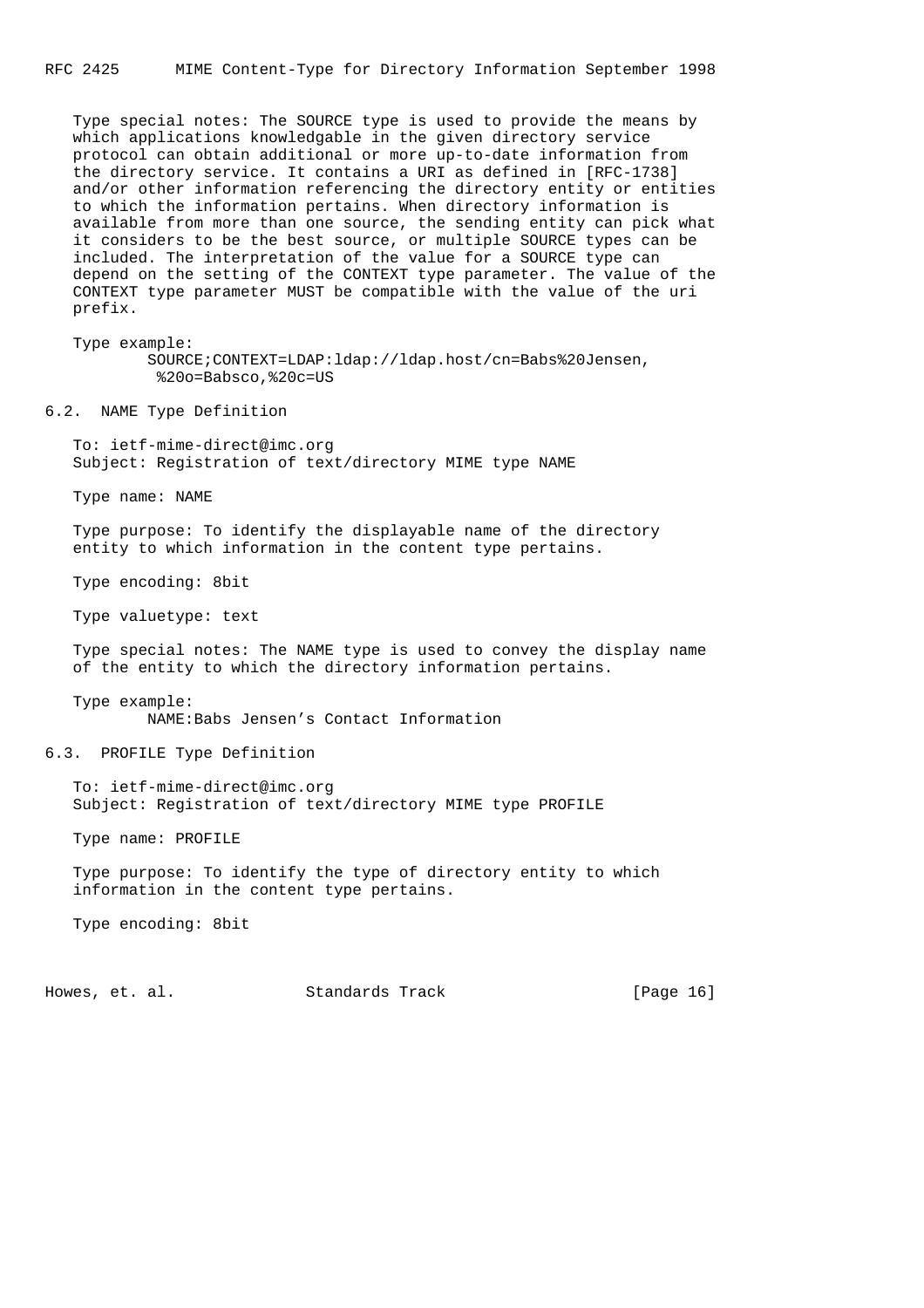Type valuetype: A profile name, registered as described in Section 9 of this document or bilaterally agreed upon as described in Section 5.

 Type special notes: The PROFILE type is used to convey the type of the entity to which the directory information in the rest of the body part pertains. It should be the same as the "profile" header parameter, if present.

 Type example: PROFILE:vCard

6.4. BEGIN Type Definition

 To: ietf-mime-direct@imc.org Subject: Registration of text/directory MIME type BEGIN

Type name: BEGIN

 Type purpose: To denote the beginning of a syntactic entity within a text/directory content-type.

Type encoding: 8bit

 Type valuetype: text, containing a profile name, registered as described in Section 9 of this document or bilaterally-agreed upon as described in Section 5.

 Type special notes: The BEGIN type is used in conjunction with the END type to delimit a profile containing a related set of properties within an text/directory content-type. This construct can be used instead of or in addition to wrapping separate sets of information inside additional MIME headers. It is provided for applications that wish to define content that can contain multiple entities within the same text/directory content-type or to define content that can be identifiable outside of a MIME environment.

 Type example: BEGIN:VCARD

6.5. END Type Definition

 To: ietf-mime-direct@imc.org Subject: Registration of text/directory MIME type END

Type name: END

Howes, et. al. Standards Track [Page 17]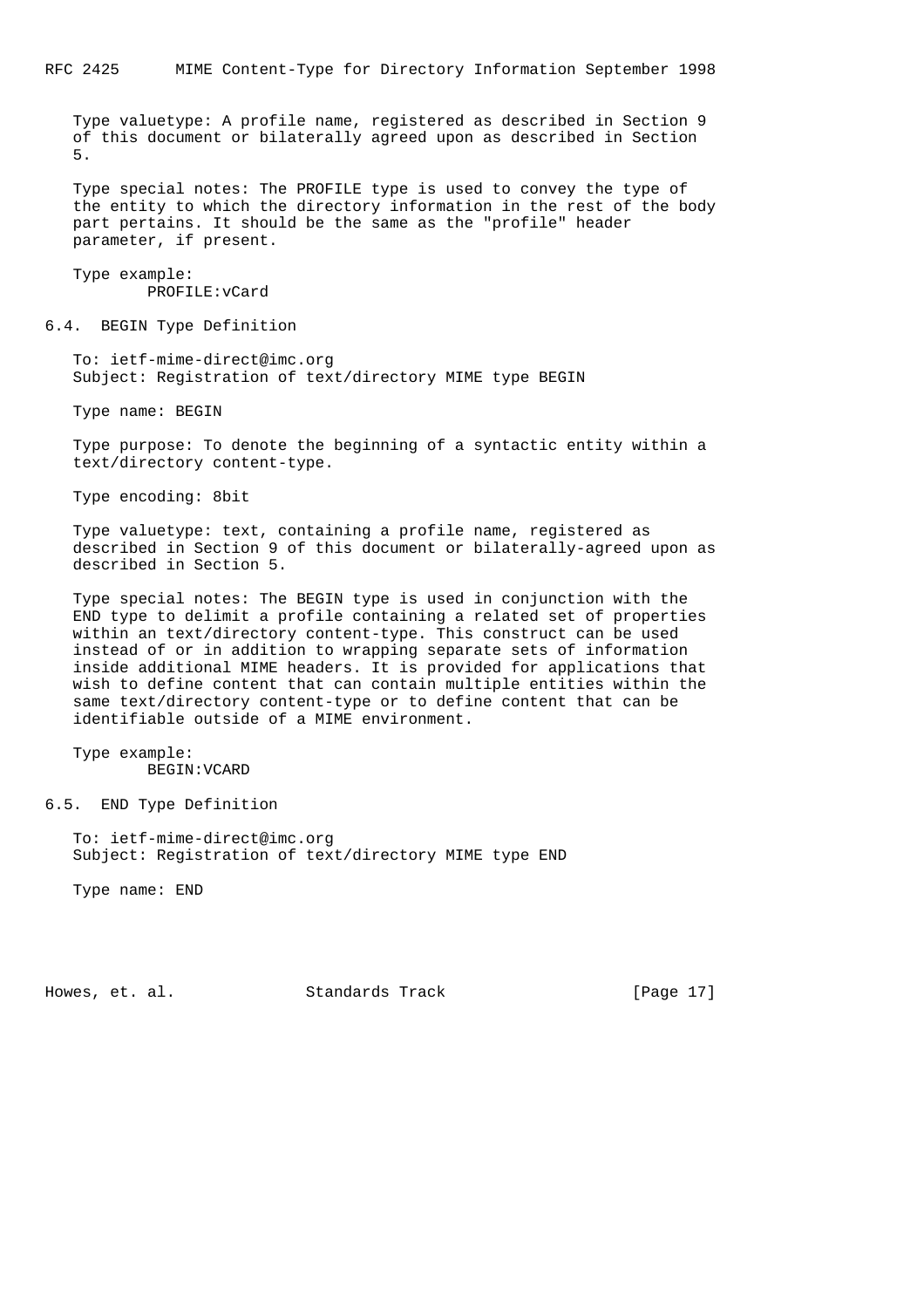Type purpose: To denote the end of a syntactic entity within a text/directory content-type.

Type encoding: 8bit

 Type valuetype: text, containing a profile name, registered as described in Section 9 of this document or bilaterally-agreed upon as described in Section 5.

 Type special notes: The END type is used in conjunction with the BEGIN type to delimit a profile containing a related set of properties within an text/directory content-type. This construct can be used instead of or in addition to wrapping separate sets of information inside additional MIME headers. It is provided for applications that wish to define content that can contain multiple entities within the same text/directory content-type or to define content that can be identifiable outside of a MIME environment.

 Type example: END: VCARD

7. Use of the multipart/related Content-Type

 The multipart/related Content-Type can be used to hold directory information comprised of both text and non-text information or directory information that already has a natural MIME representation. The root body part within the multipart/related body part is specified as defined in [RFC-2112] by a "start" parameter, or it is the first body part in the absence of such a parameter. The root body part must have a Content-Type of "text/directory". This part holds inline information and makes reference to subsequent body parts holding additional text or non-text directory information via their Content-ID URIs as explained in Section 5.

 The body parts referred to do not have to be in any particular order, except as noted above for the root body part.

8. Examples

 The following examples are for illustrative purposes only and are not part of the definition.

Howes, et. al. Standards Track [Page 18]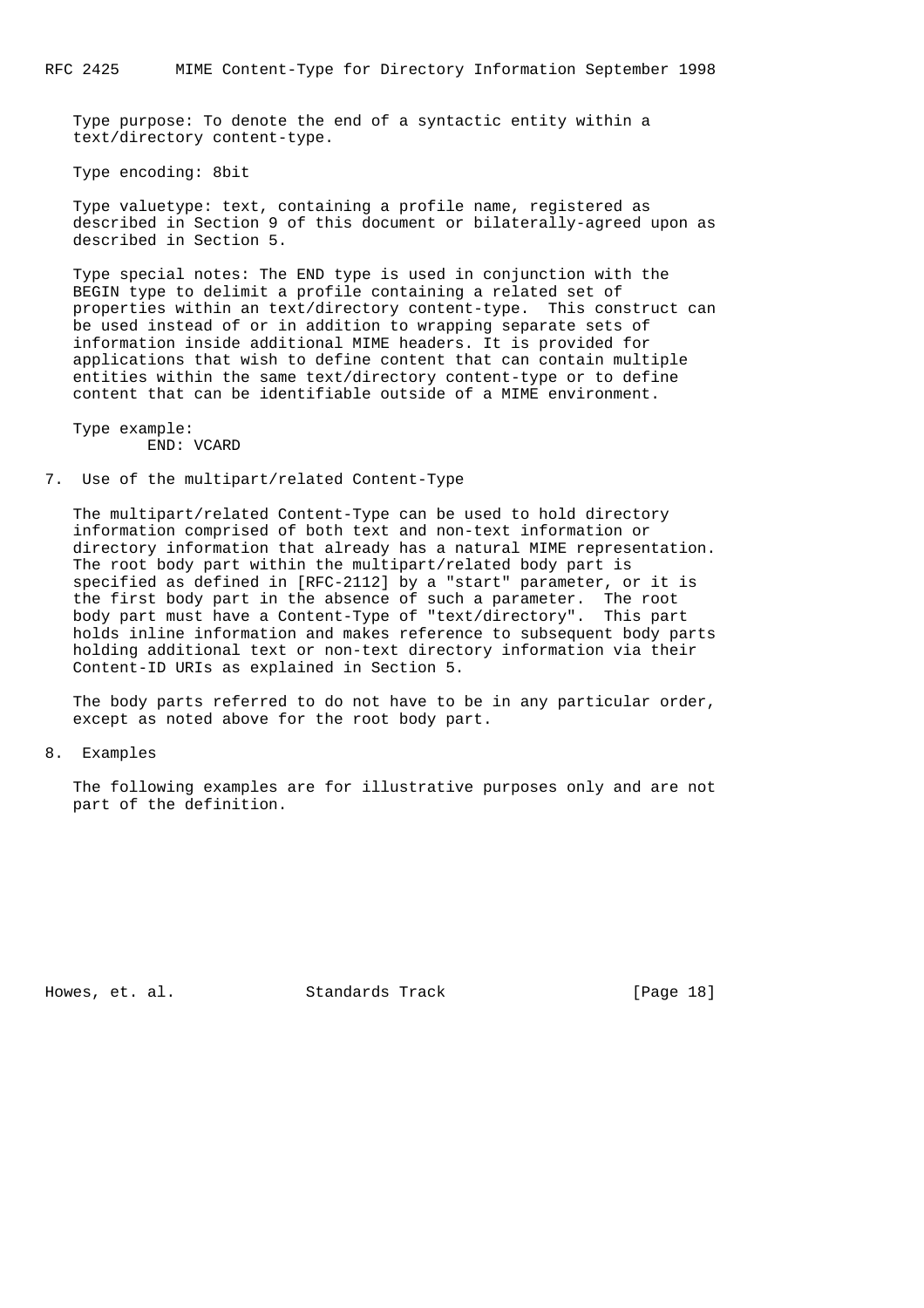# 8.1. Example 1

 The first example illustrates simple use of the text/directory Content-Type. Note that no "profile" parameter is given, so an application may not know what kind of directory entity the information applies to. Note also the use of both hypothetical official and bilaterally agreed upon types.

 From: Whomever@wherever.com To: Someone@somewhere.com Subject: whatever MIME-Version: 1.0 Message-ID: <id1@host.net> Content-Type: text/directory Content-ID: <id2@host.com>

 cn:Babs Jensen cn:Barbara J Jensen sn:Jensen email:babs@umich.edu phone:+1 313 747-4454 x-id:1234567890

8.2. Example 2

 The next example illustrates the use of the Quoted-Printable transfer encoding defined in [RFC 2045] to include non-ASCII character in some of the information returned, and the use of the optional "name" and "source" types. It also illustrates the use of an "encoding" type parameter to encode a certificate value in "b". A "vCard" profile [MIME- VCARD] is used for the example.

Content-Type: text/directory; charset="iso-8859-1"; profile="vCard" Content-ID: <id3@host.com> Content-Transfer-Encoding: Quoted-Printable

begin:VCARD source:ldap://cn=bjorn%20Jensen, o=university%20of%20Michigan, c=US name:Bjorn Jensen fn:Bj=F8rn Jensen n:Jensen;Bj=F8rn email;type=internet:bjorn@umich.edu tel;type=work,voice,msg:+1 313 747-4454 key;type=x509;encoding=B:dGhpcyBjb3VsZCBiZSAKbXkgY2VydGlmaWNhdGUK end:VCARD

Howes, et. al. Standards Track [Page 19]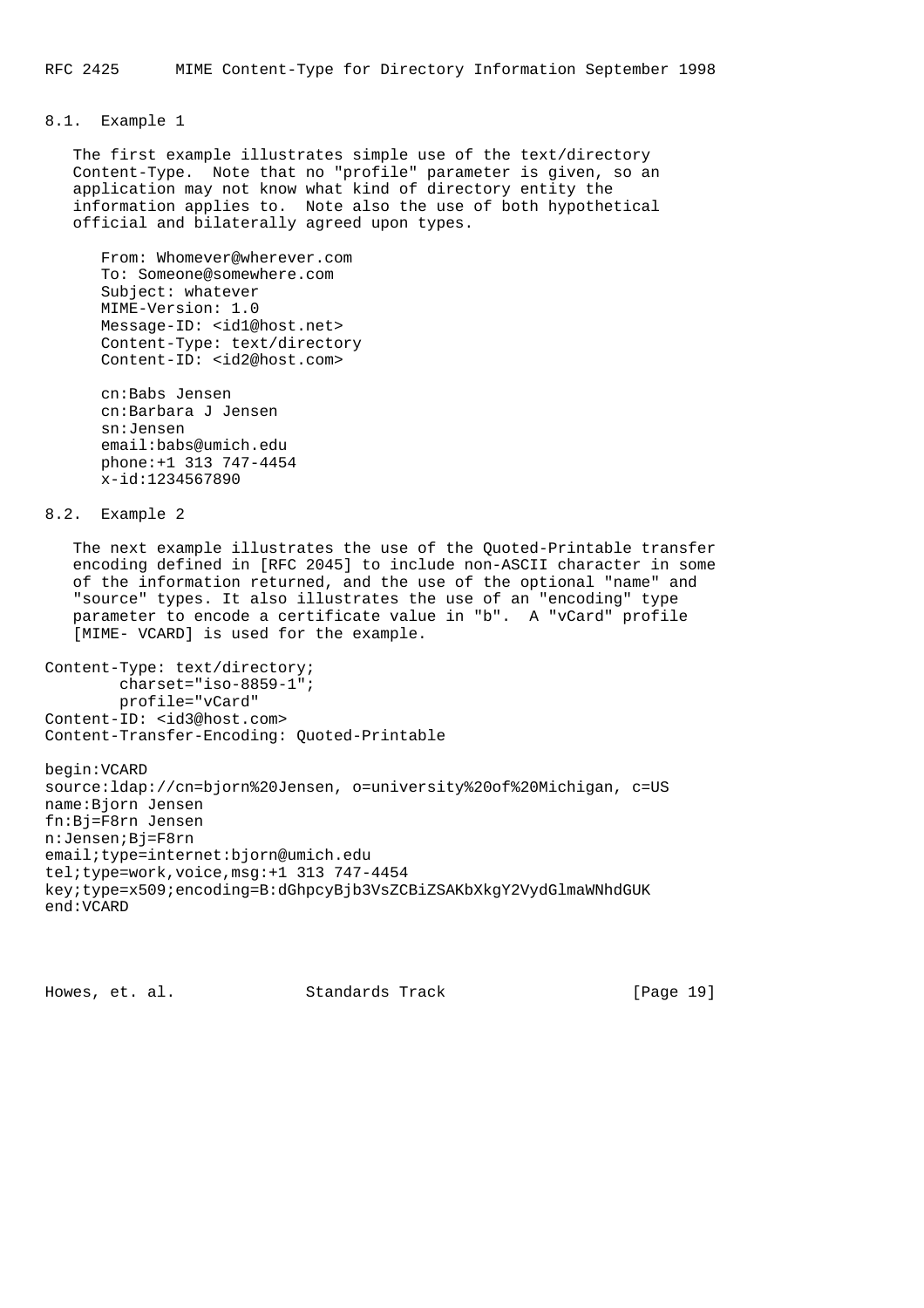```
8.3. Example 3
```
 The next example illustrates the use of multi-valued type parameters, the "language" type parameter, the "value" type parameter, folding of long lines, the \n encoding for formatted lines, attribute grouping, and the inline "b" encoding. A "vCard" profile [MIME-VCARD] is used for the example.

Content-Type: text/directory; profile="vcard"; charset=iso-8859-1 Content-ID: <id3@host.com> Content-Transfer-Encoding: Quoted-Printable

begin:vcard source:ldap://cn=Meister%20Berger,o=Universitaet%20Goerlitz,c=DE name:Meister Berger fn:Meister Berger n:Berger;Meister bday;value=date:1963-09-21 o:Universit=E6t G=F6rlitz title:Mayor title;language=de;value=text:Burgermeister note:The Mayor of the great city of Goerlitz in the great country of Germany. email;internet:mb@goerlitz.de home.tel;type=fax,voice,msg:+49 3581 123456 home.label:Hufenshlagel 1234\n 02828 Goerlitz\n Deutschland key;type=X509;encoding=b:MIICajCCAdOgAwIBAgICBEUwDQYJKoZIhvcNAQEEBQ AwdzELMAkGA1UEBhMCVVMxLDAqBgNVBAoTI05ldHNjYXBlIENvbW11bmljYXRpb25zI ENvcnBvcmF0aW9uMRwwGgYDVQQLExNJbmZvcm1hdGlvbiBTeXN0ZW1zMRwwGgYDVQQD ExNyb290Y2EubmV0c2NhcGUuY29tMB4XDTk3MDYwNjE5NDc1OVoXDTk3MTIwMzE5NDc 1OVowgYkxCzAJBgNVBAYTAlVTMSYwJAYDVQQKEx1OZXRzY2FwZSBDb21tdW5pY2F0aW 9ucyBDb3JwLjEYMBYGA1UEAxMPVGltb3RoeSBBIEhvd2VzMSEwHwYJKoZIhvcNAQkBF hJob3dlc0BuZXRzY2FwZS5jb20xFTATBgoJkiaJk/IsZAEBEwVob3dlczBcMA0GCSqG SIb3DQEBAQUAA0sAMEgCQQC0JZf6wkg8pLMXHHCUvMfL5H6zjSk4vTTXZpYyrdN2dXc oX49LKiOmgeJSzoiFKHtLOIboyludF90CgqcxtwKnAgMBAAGjNjA0MBEGCWCGSAGG+E IBAQQEAwIAoDAfBgNVHSMEGDAWgBT84FToB/GV3jr3mcau+hUMbsQukjANBgkqhkiG9 w0BAQQFAAOBgQBexv7o7mi3PLXadkmNP9LcIPmx93HGp0Kgyx1jIVMyNgsemeAwBM+M SlhMfcpbTrONwNjZYW8vJDSoi//yrZlVt9bJbs7MNYZVsyF1unsqaln4/vy6Uawfg8V UMk1U7jt8LYpo4YULU7UZHPYVUaSgVttImOHZIKi4hlPXBOhcUQ== end:vcard

Howes, et. al. Standards Track [Page 20]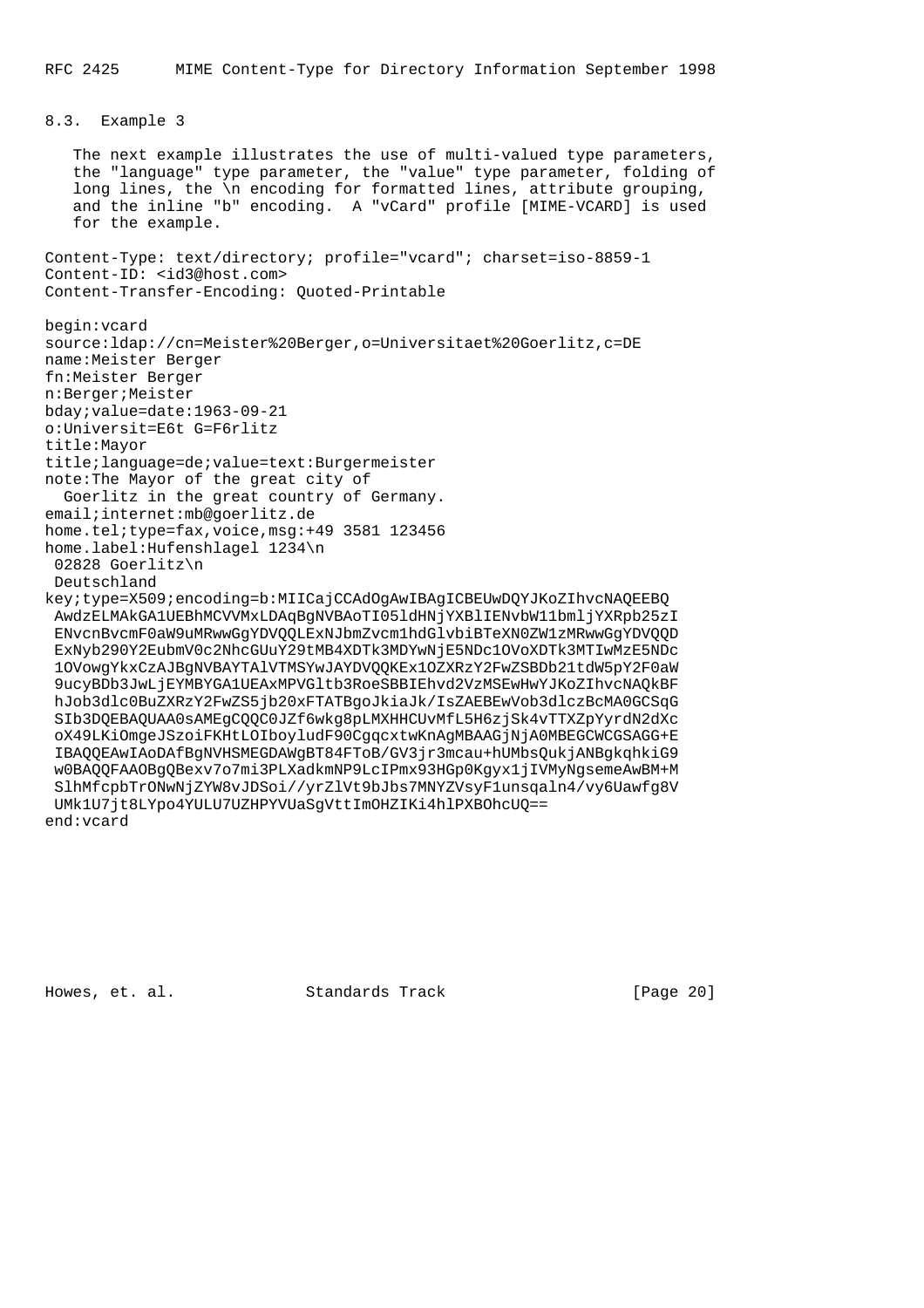# 8.4. Example 4

 The final example illustrates the use of the multipart/related Content-Type to include non-textual directory data via the "uri" encoding to refer to other body parts within the same message, or to external values. Note that no "profile" parameter is given, so an application may not know what kind of directory entity the information applies to. Note also the use of both hypothetical official and bilaterally agreed upon types. Content-Type: multipart/related; boundary=woof; type="text/directory"; start="<id5@host.com>" Content-ID: <id4@host.com> --woof Content-Type: text/directory; charset="iso-8859-1" Content-ID: <id5@host.com> Content-Transfer-Encoding: Quoted-Printable source:ldap://cn=Bjorn%20Jensen,o=University%20of%20Michigan,c=US cn:Bj=F8rn Jensen sn:Jensen email:bjorn@umich.edu image;value=uri:cid:id6@host.com image;value=uri;format=jpeg:ftp://some.host/some/path.jpg sound;value=uri:cid:id7@host.com phone:+1 313 747-4454  $--$ woof Content-Type: image/jpeg Content-ID: <id6@host.com> <...image data...> --woof Content-Type: message/external-body; name="myvoice.au"; site="myhost.com"; access-type=ANON-FTP; directory="pub/myname"; mode="image" Content-Type: audio/basic Content-ID: <id7@host.com>  $--woof--$ Howes, et. al. Standards Track [Page 21]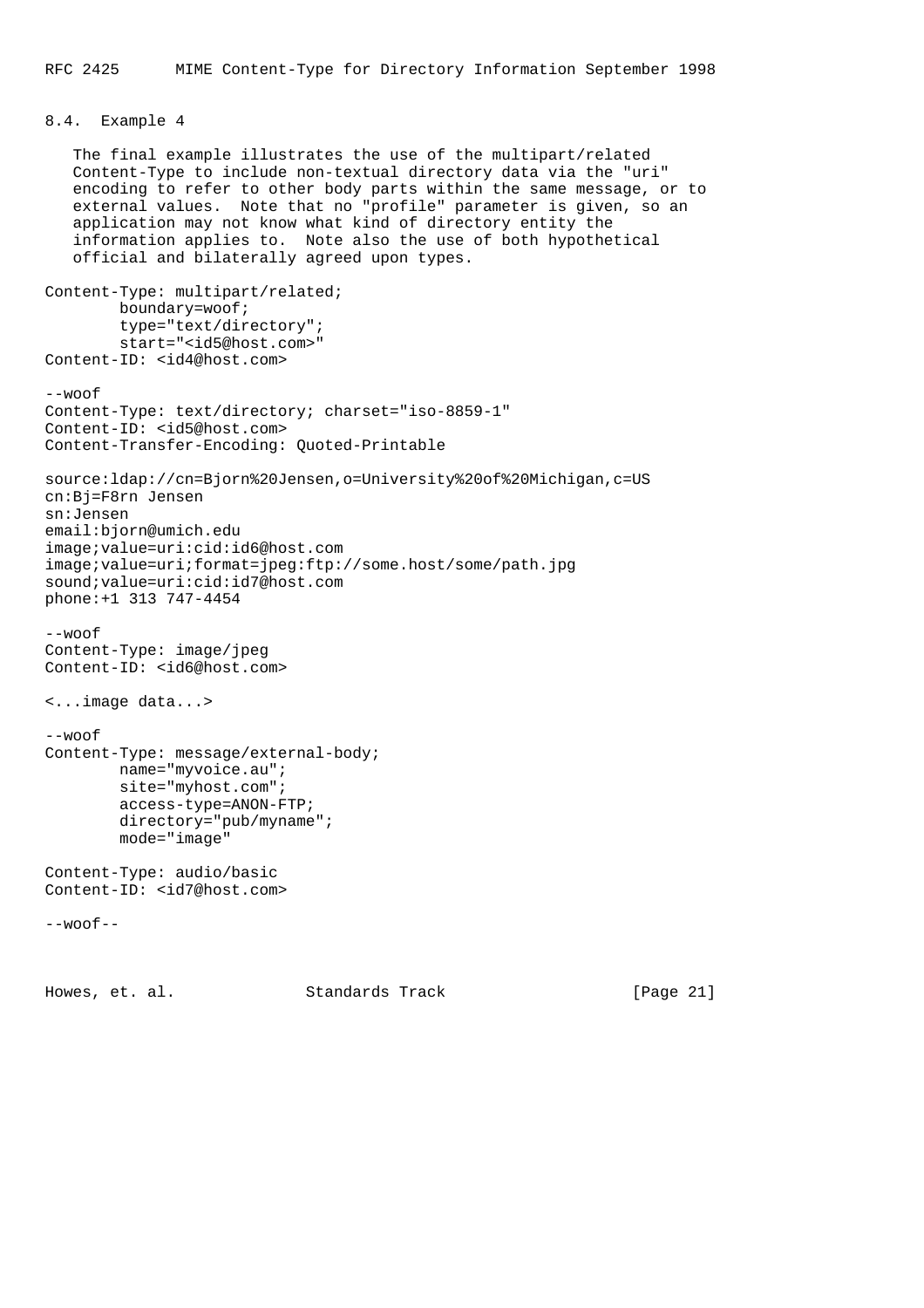RFC 2425 MIME Content-Type for Directory Information September 1998

9. Registration of new profiles

 This section defines procedures by which new profiles are registered with the IANA and made available to the Internet community. Note that non-IANA profiles can be used by bilateral agreement, provided the associated profile names follow the "X-" convention defined above.

 The procedures defined here are designed to allow public comment and review of new profiles, while posing only a small impediment to the definition of new profiles.

Registration of a new profile is accomplished by the following steps.

9.1. Define the profile

A profile is defined by completing the following template.

 To: ietf-mime-direct@imc.org Subject: Registration of text/directory MIME profile XXX

Profile name:

Profile purpose:

Profile types:

Profile special notes (optional):

Intended usage: (one of COMMON, LIMITED USE or OBSOLETE)

The explanation of what goes in each field in the template follows.

 Profile name: The name of the profile as it will appear in the text/directory MIME Content-Type "profile" header parameter, or the predefined "profile" type name.

 Profile purpose: The purpose of the profile (e.g., to represent information about people, printers, documents, etc.). Give a short but clear description.

 Profile types: The list of types associated with the profile. This list of types is to be expected but not required in the profile, unless otherwise noted in the profile definition. Other types not mentioned in the profile definition MAY also be present. Note that any new types referenced by the profile MUST be defined separately as described in Section 10.

Howes, et. al. Standards Track [Page 22]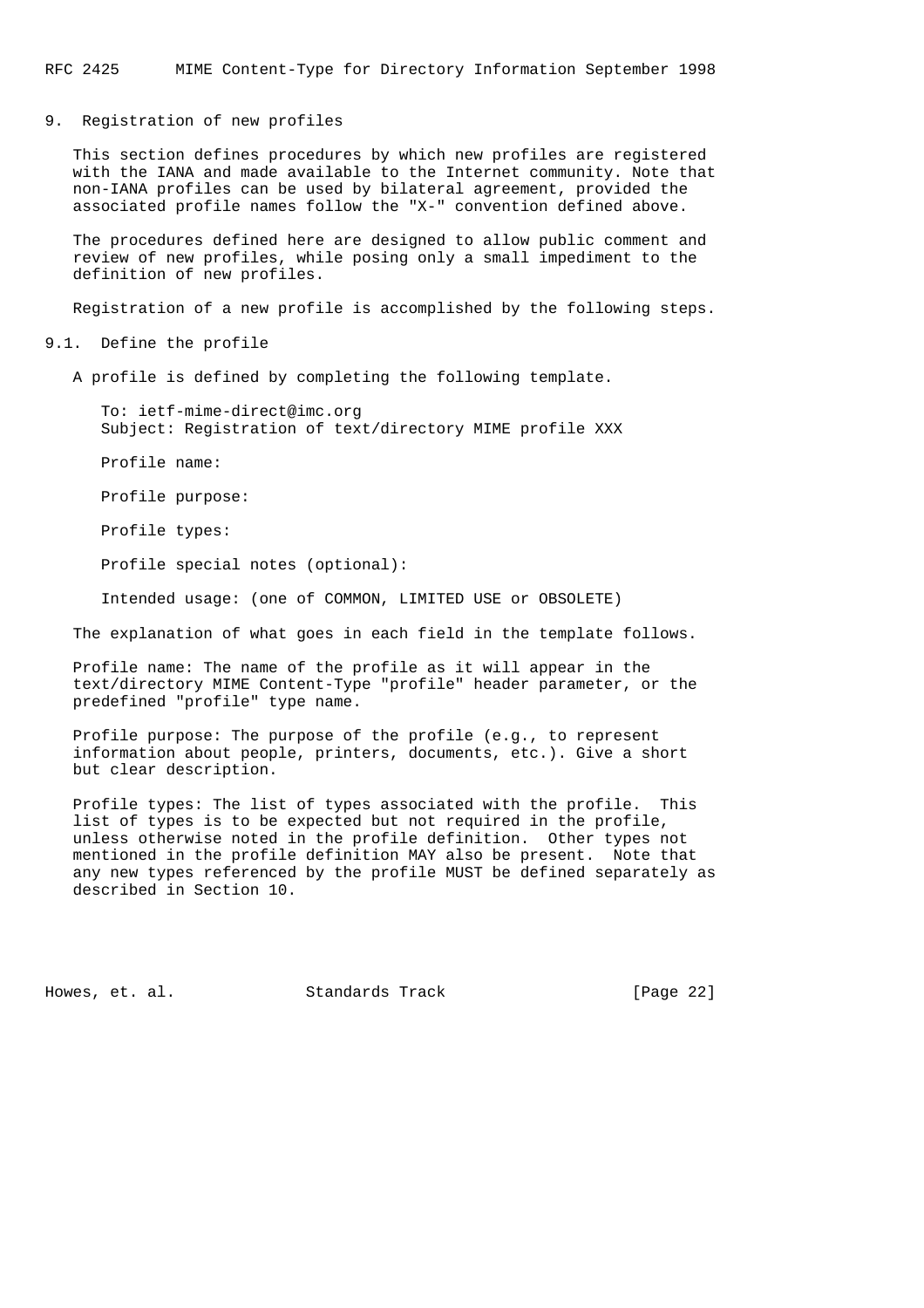Profile special notes: Any special notes about the profile, how it is to be used, etc. This section of the template can also be used to define an ordering on the types that appear in the Content-Type, if such an ordering is required.

9.2. Post the profile definition

 The profile description must be posted to the new profile discussion list, ietf-mime-direct@imc.org

9.3. Allow a comment period

 Discussion on the new profile must be allowed to take place on the list for a minimum of two weeks. Consensus must be reached on the profile before proceeding to step 4.

9.4. Submit the profile for approval

 Once the two-week comment period has elapsed, and the proposer is convinced consensus has been reached on the profile, the registration application should be submitted to the Profile Reviewer for approval. The Profile Reviewer is appointed by the Application Area Directors and can either accept or reject the profile registration. An accepted registration is passed on by the Profile Reviewer to the IANA for inclusion in the official IANA profile registry. The registration may be rejected for any of the following reasons. 1) Insufficient comment period; 2) Consensus not reached; 3) Technical deficiencies raised on the list or elsewhere have not been addressed. The Profile Reviewer's decision to reject a profile can be appealed by the proposer to the IESG, or the objections raised can be addressed by the proposer and the profile resubmitted.

10. Profile Change Control

 Existing profiles can be changed using the same process by which they were registered.

Define the change

Post the change

Allow a comment period

Submit the changed profile for approval

Howes, et. al. Standards Track [Page 23]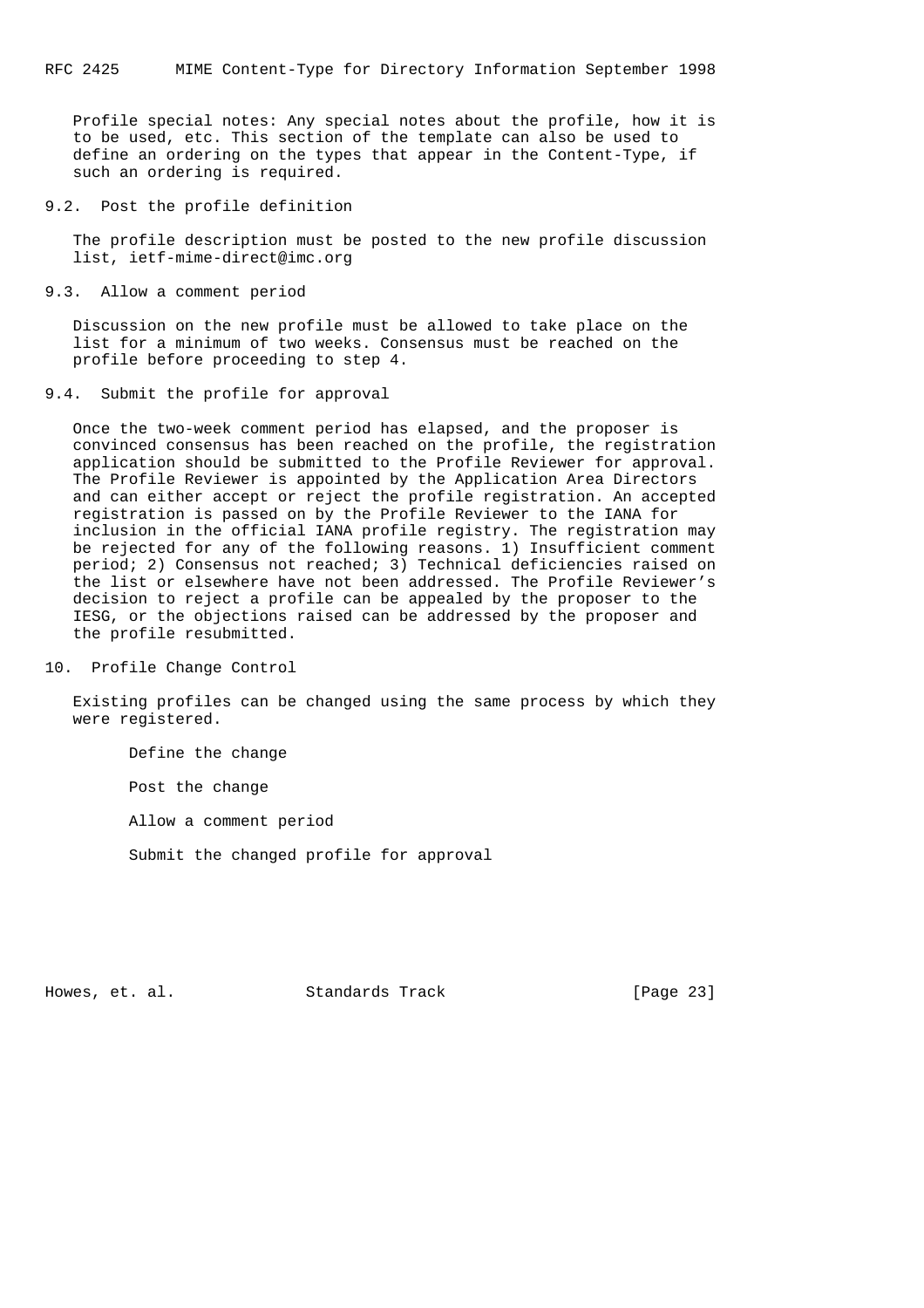Note that the original author or any other interested party can propose a change to an existing profile, but that such changes should only be proposed when there are serious omissions or errors in the published specification. The Profile Reviewer can object to a change if it is not backwards compatible, but is not required to do so.

 Profile definitions can never be deleted from the IANA registry, but profiles which are no longer believed to be useful can be declared OBSOLETE by a change to their "intended use" field.

11. Registration of new types

 This section defines procedures by which new types are registered with the IANA. Note that non-IANA types can be used by bilateral agreement, provided the associated types names follow the "X-" convention defined above.

 The procedures defined here are designed to allow public comment and review of new types, while posing only a small impediment to the definition of new types.

Registration of a new type is accomplished by the following steps.

11.1. Define the type

A type is defined by completing the following template.

 To: ietf-mime-direct@imc.org Subject: Registration of text/directory MIME type XXX

Type name:

Type purpose:

Type encoding:

Type valuetype:

Type special notes (optional):

Intended usage: (one of COMMON, LIMITED USE or OBSOLETE)

The meaning of each field in the template is as follows.

 Type name: The name of the type, as it will appear in the body of an text/directory MIME Content-Type "type: value" line to the left of the colon ":".

Howes, et. al. Standards Track [Page 24]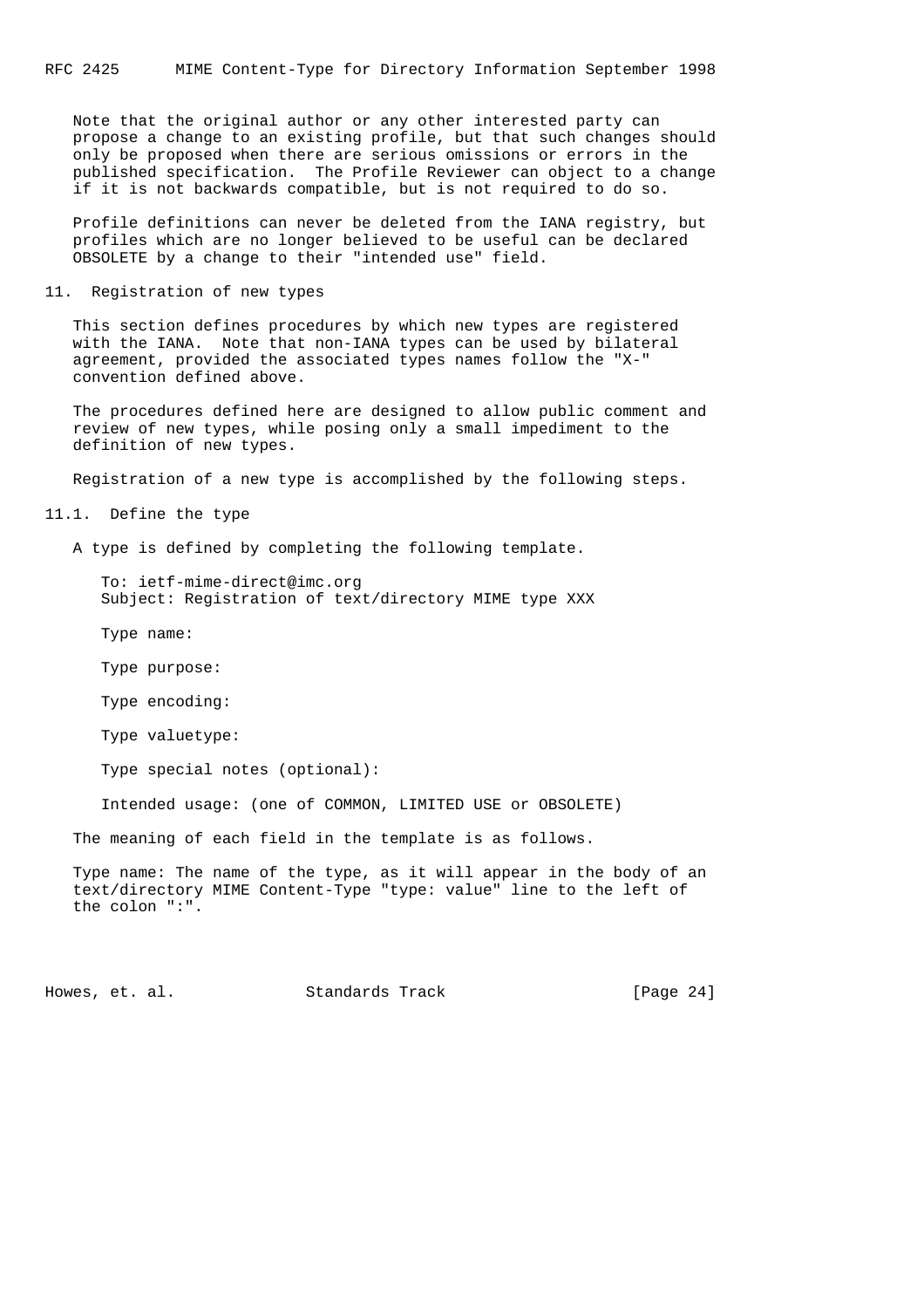Type purpose: The purpose of the type (e.g., to represent a name, postal address, IP address, etc.). Give a short but clear description.

 Type encoding: The default encoding a value of the type must have in the body of a text/directory MIME Content-Type.

 Type valuetype: The format a value of the type must have in the body of a text/directory MIME Content-Type. This description must be precise and must not violate the general encoding rules defined in section 5 of this document.

 Type special notes: Any special notes about the type, how it is to be used, etc.

# 11.2. Post the type definition

 The type description must be posted to the new type discussion list, ietf-mime-direct@imc.org

11.3. Allow a comment period

 Discussion on the new type must be allowed to take place on the list for a minimum of two weeks. Consensus must be reached on the type before proceeding to step 4.

## 11.4. Submit the type for approval

 Once the two-week comment period has elapsed, and the proposer is convinced consensus has been reached on the type, the registration application should be submitted to the Profile Reviewer for approval. The Profile Reviewer is appointed by the Application Area Directors and can either accept or reject the type registration. An accepted registration is passed on by the Profile Reviewer to the IANA for inclusion in the official IANA profile registry. The registration can be rejected for any of the following reasons. 1) Insufficient comment period; 2) Consensus not reached; 3) Technical deficiencies raised on the list or elsewhere have not been addressed. The Profile Reviewer's decision to reject a type can be appealed by the proposer to the IESG, or the objections raised can be addressed by the proposer and the type resubmitted.

Howes, et. al. Standards Track [Page 25]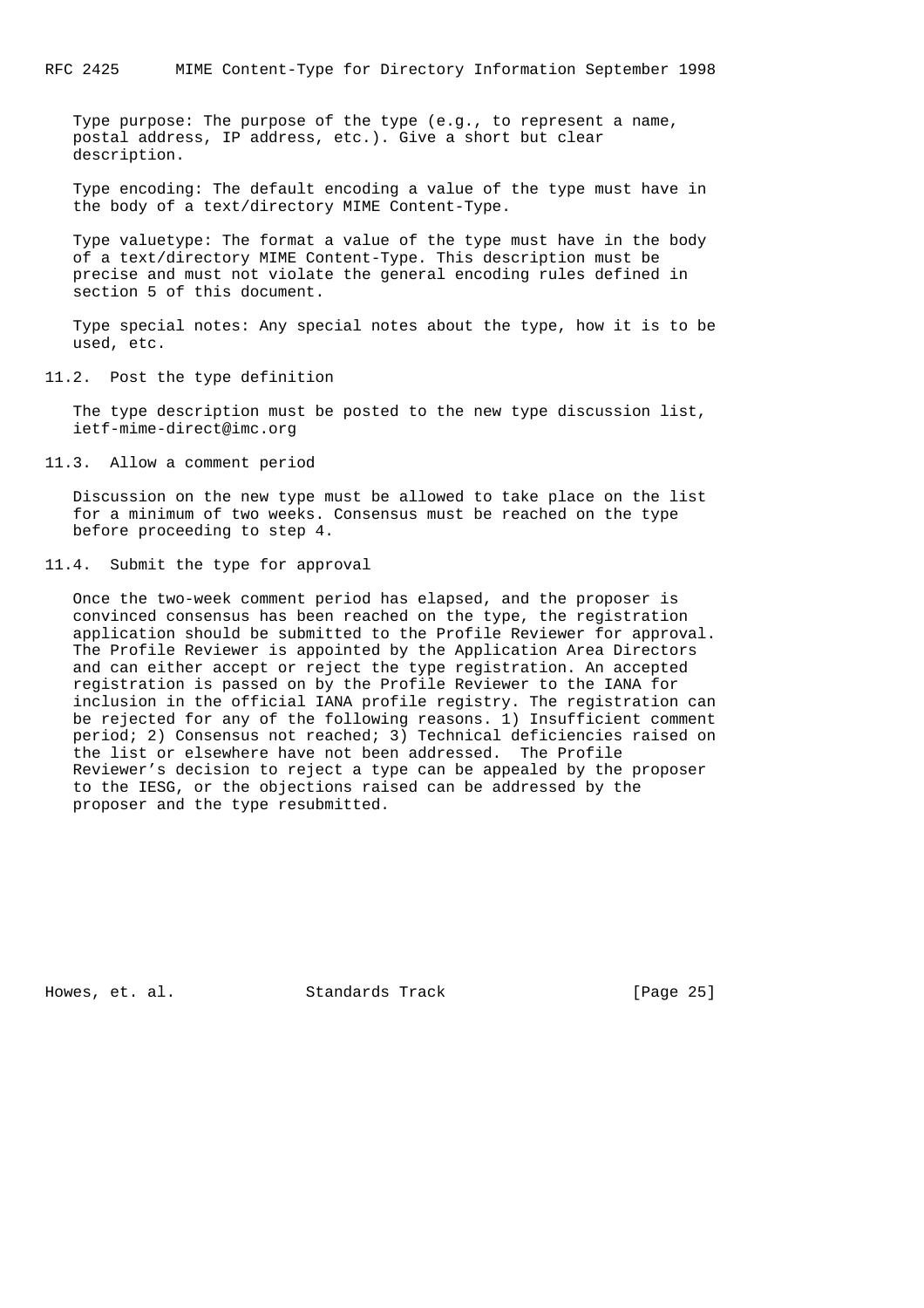RFC 2425 MIME Content-Type for Directory Information September 1998

12. Type Change Control

 Existing types can be changed using the same process by which they were registered.

 Define the change Post the change Allow a comment period Submit the type for approval

 Note that the original author or any other interested party can propose a change to an existing type, but that such changes should only be proposed when there are serious omissions or errors in the published specification. The Profile Reviewer can object to a change if it is not backwards compatible, but is not required to do so.

 Type definitions can never be deleted from the IANA registry, but types which are nolonger believed to be useful can be declared OBSOLETE by a change to their "intended use" field.

13. Registration of new parameters

 This section defines procedures by which new parameters are registered with the IANA and made available to the Internet community. Note that non-IANA parameters can be used by bilateral agreement, provided the associated parameters names follow the "X-" convention defined above.

 The procedures defined here are designed to allow public comment and review of new parameters, while posing only a small impediment to the definition of new parameters.

 Registration of a new parameter is accomplished by the following steps.

13.1. Define the parameter

A parameter is defined by completing the following template.

 To: ietf-mime-direct@imc.org Subject: Registration of text/directory MIME type parameter XXX

Parameter name:

Parameter purpose:

Howes, et. al. Standards Track [Page 26]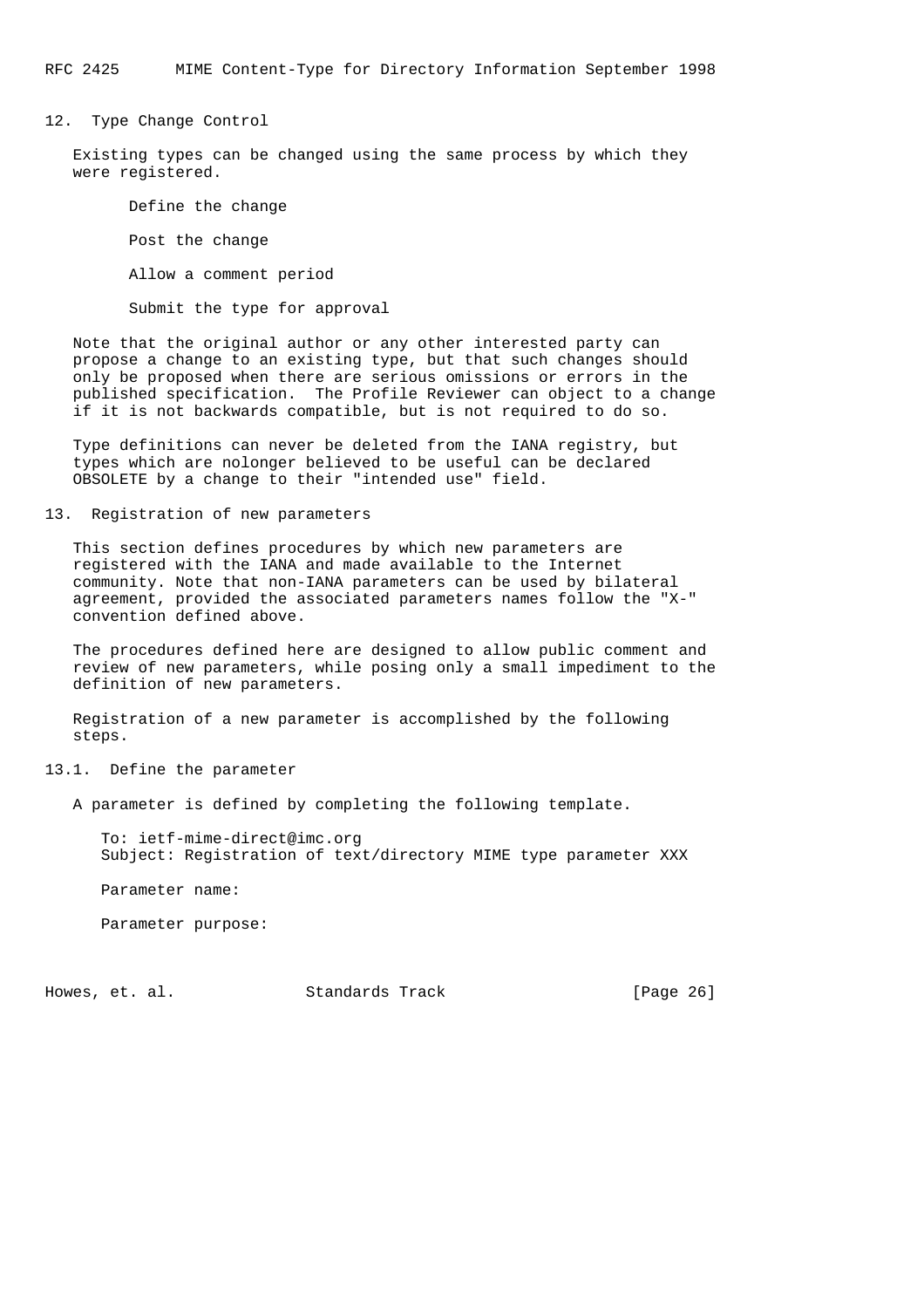Parameter values:

Parameter special notes (optional):

Intended usage: (one of COMMON, LIMITED USE or OBSOLETE)

The explanation of what goes in each field in the template follows.

 Parameter name: The name of the parameter as it will appear in the text/directory MIME Content-Type.

 Parameter purpose: The purpose of the parameter (e.g., to represent the format of an image, type of a phone number, etc.). Give a short but clear description. If defining a general paramemter like "format" or "type" keep in mind that other applications might wish to extend its use.

 Parameter values: The list or description of values associated with the parameter.

 Parameter special notes: Any special notes about the parameter, how it is to be used, etc.

13.2. Post the parameter definition

 The parameter description must be posted to the new parameter discussion list, ietf-mime-direct@imc.org

13.3. Allow a comment period

 Discussion on the new parameter must be allowed to take place on the list for a minimum of two weeks. Consensus must be reached on the parameter before proceeding to step 4.

13.4. Submit the parameter for approval

 Once the two-week comment period has elapsed, and the proposer is convinced consensus has been reached on the parameter, the registration application should be submitted to the Profile Reviewer for approval. The Profile Reviewer is appointed by the Application Area Directors and can either accept or reject the parameter registration. An accepted registration is passed on by the Profile Reviewer to the IANA for inclusion in the official IANA parameter registry. The registration can be rejected for any of the following reasons. 1) Insufficient comment period; 2) Consensus not reached; 3) Technical deficiencies raised on the list or elsewhere have not been addressed. The Profile Reviewer's decision to reject a profile can be appealed by the proposer to the IESG, or the objections raised can be

Howes, et. al. Standards Track [Page 27]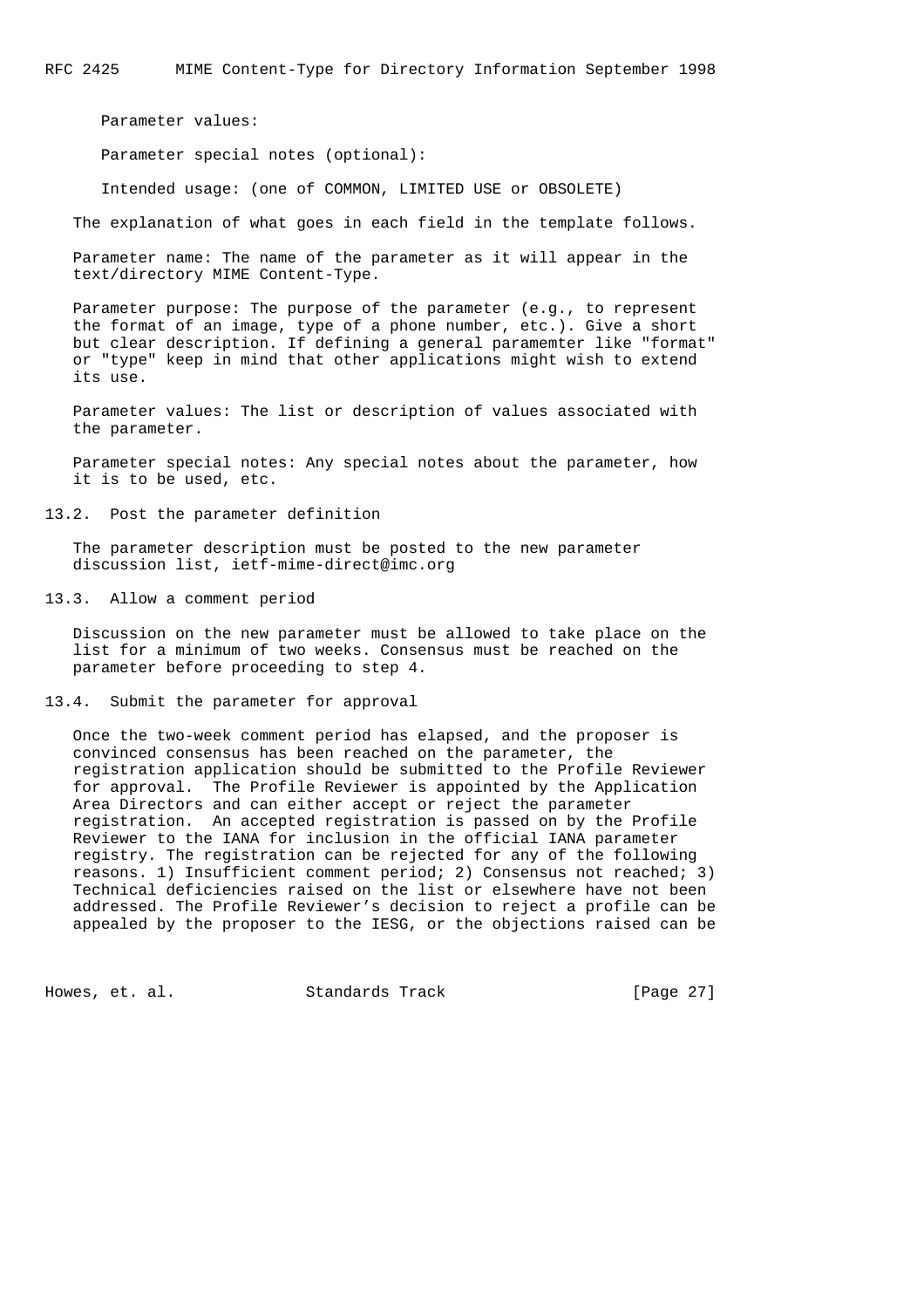addressed by the proposer and the parameter registration resubmitted.

14. Parameter Change Control

 Existing parameters can be changed using the same process by which they were registered.

 Define the change Post the change Allow a comment period

Submit the parameter for approval

 Note that the original author or any other interested party can propose a change to an existing parameter, but that such changes should only be proposed when there are serious omissions or errors in the published specification. The Profile Reviewer can object to a change if it is not backwards compatible, but is not required to do so.

 Parameter definitions can never be deleted from the IANA registry, but parameters which are nolonger believed to be useful can be declared OBSOLETE by a change to their "intended use" field.

15. Registration of new value types

 This section defines procedures by which new value types are registered with the IANA and made available to the Internet community. Note that non-IANA value types can be used by bilateral agreement, provided the associated value types names follow the "X-" convention defined above.

 The procedures defined here are designed to allow public comment and review of new value types, while posing only a small impediment to the definition of new value types.

 Registration of a new value types is accomplished by the following steps.

15.1. Define the value type

A value type is defined by completing the following template.

 To: ietf-mime-direct@imc.org Subject: Registration of text/directory MIME value type XXX

Howes, et. al. Standards Track [Page 28]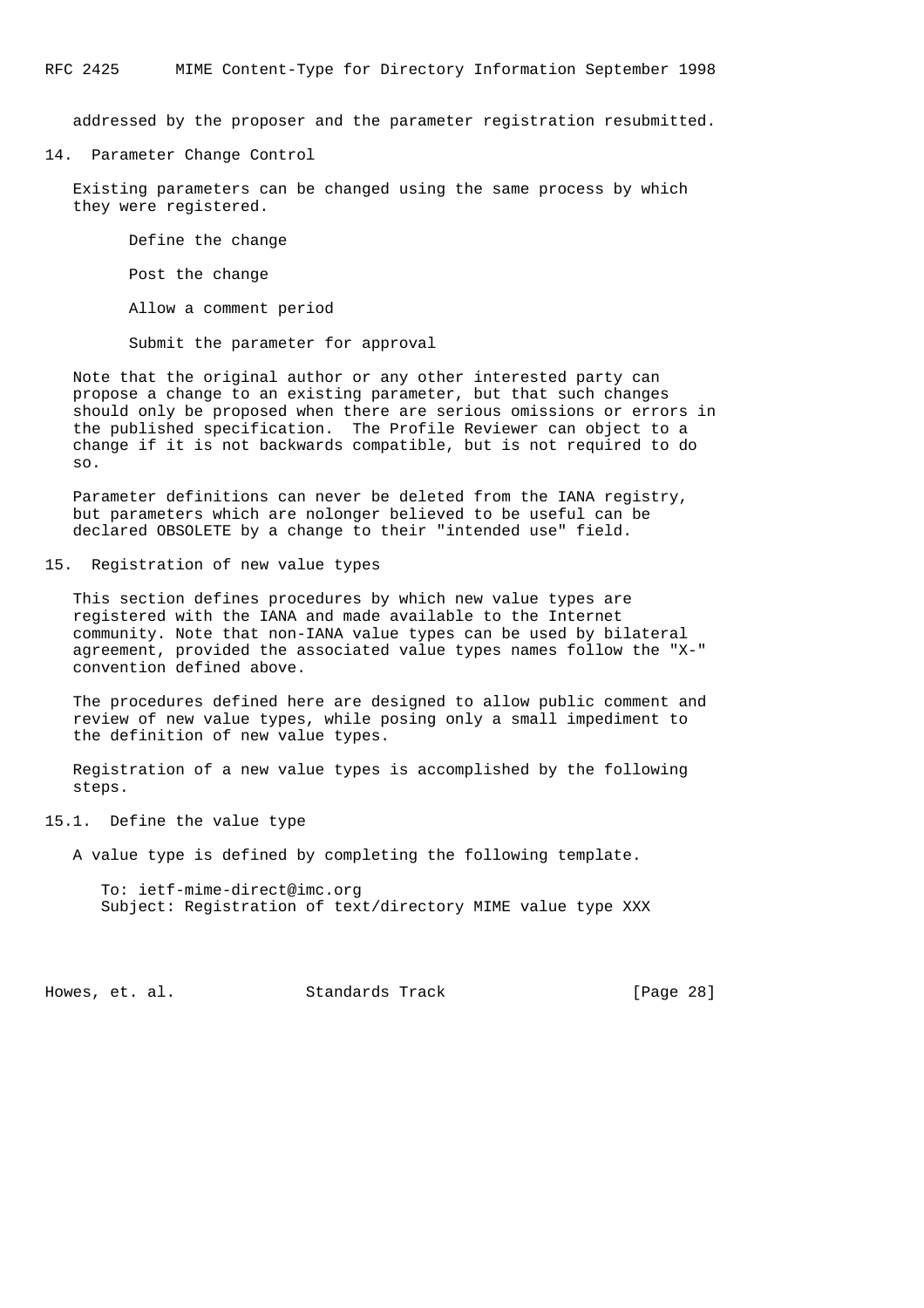value type name: value type purpose: value type format: value type special notes (optional): Intended usage: (one of COMMON, LIMITED USE or OBSOLETE) The explanation of what goes in each field in the template follows. value type name: The name of the value type as it will appear in the

 value type purpose: The purpose of the value type. Give a short but clear description.

 value type format: The definition of the format for the value, usually using ABNF grammar.

 value type special notes: Any special notes about the value type, how it is to be used, etc.

15.2. Post the value type definition

text/directory MIME Content-Type.

 The value type description must be posted to the new value type discussion list, ietf-mime-direct@imc.org

15.3. Allow a comment period

 Discussion on the new value type must be allowed to take place on the list for a minimum of two weeks. Consensus must be reached before proceeding to step 4.

15.4. Submit the value type for approval

 Once the two-week comment period has elapsed, and the proposer is convinced consensus has been reached on the value type, the registration application should be submitted to the Profile Reviewer for approval. The Profile Reviewer is appointed by the Application Area Directors and can either accept or reject the value type registration. An accepted registration should be passed on by the Profile Reviewer to the IANA for inclusion in the official IANA value type registry. The registration can be rejected for any of the following reasons. 1) Insufficient comment period; 2) Consensus not reached; 3) Technical deficiencies raised on the list or elsewhere have not been addressed. The Profile Reviewer's decision to reject a

Howes, et. al. Standards Track [Page 29]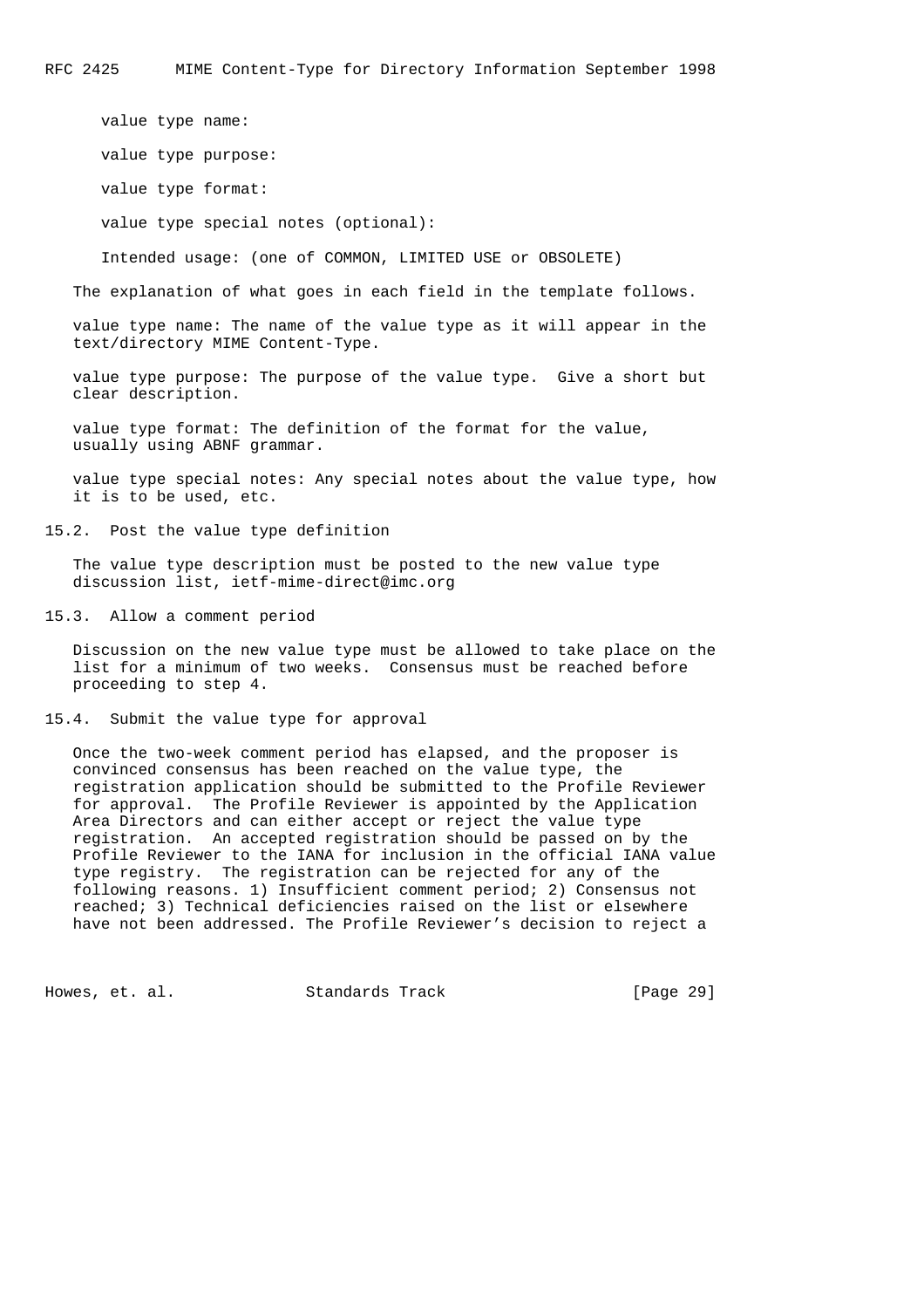profile can be appealed by the proposer to the IESG, or the objections raised can be addressed by the proposer and the value type registration resubmitted.

16. Security Considerations

 Internet mail is subject to many well known security attacks, including monitoring, replay, and forgery. Care should be taken by any directory service in allowing information to leave the scope of the service itself, where any access controls can no longer be guaranteed. Applications should also take care to display directory data in a "safe" environment (e.g., PostScript-valued types).

# 17. Acknowledgements

 The registration procedures defined here were shamelessly lifted from the MIME registration RFC.

 The many valuable comments contributed by members of the IETF ASID working group are gratefully acknowledged, as are the contributions of the Versit Consortium. Chris Newman was especially helpful in navigating the intricacies of ABNF lore.

### 18. References

| [RFC-1777] | Yeong, W., Howes, T., and S. Kille, "Lightweight"<br>Directory Access Protocol", RFC 1777, March 1995.                                                   |
|------------|----------------------------------------------------------------------------------------------------------------------------------------------------------|
| [RFC-1778] | Howes, T., Kille, S., Yeong, W., and C. Robbins, "The<br>String Representation of Standard Attribute Syntaxes",<br>RFC 1778, March 1995.                 |
| [RFC-822]  | Crocker, D., "Standard for the Format of ARPA Internet<br>Text Messages", STD 11, RFC 822, August 1982.                                                  |
| [RFC-2045] | Borenstein, N., and N. Freed, "Multipurpose Internet<br>Mail Extensions (MIME) Part One: Format of Internet<br>Message Bodies", RFC 2045, November 1996. |
| [RFC-2046] | Moore, K., "Multipurpose Internet Mail Extensions (MIME)<br>Part Two: Media Types", RFC 2046, November 1996.                                             |
| [RFC-2048] | Freed, N., Klensin, J., and J. Postel, "Multipurpose<br>Internet Mail Extensions (MIME) Part Four: Registration<br>Procedures", RFC 2048, November 1996. |
| [RFC-1766] | Alvestrand, H., "Tags for the Identification of<br>Languages", RFC 1766, March 1995.                                                                     |

Howes, et. al. Standards Track [Page 30]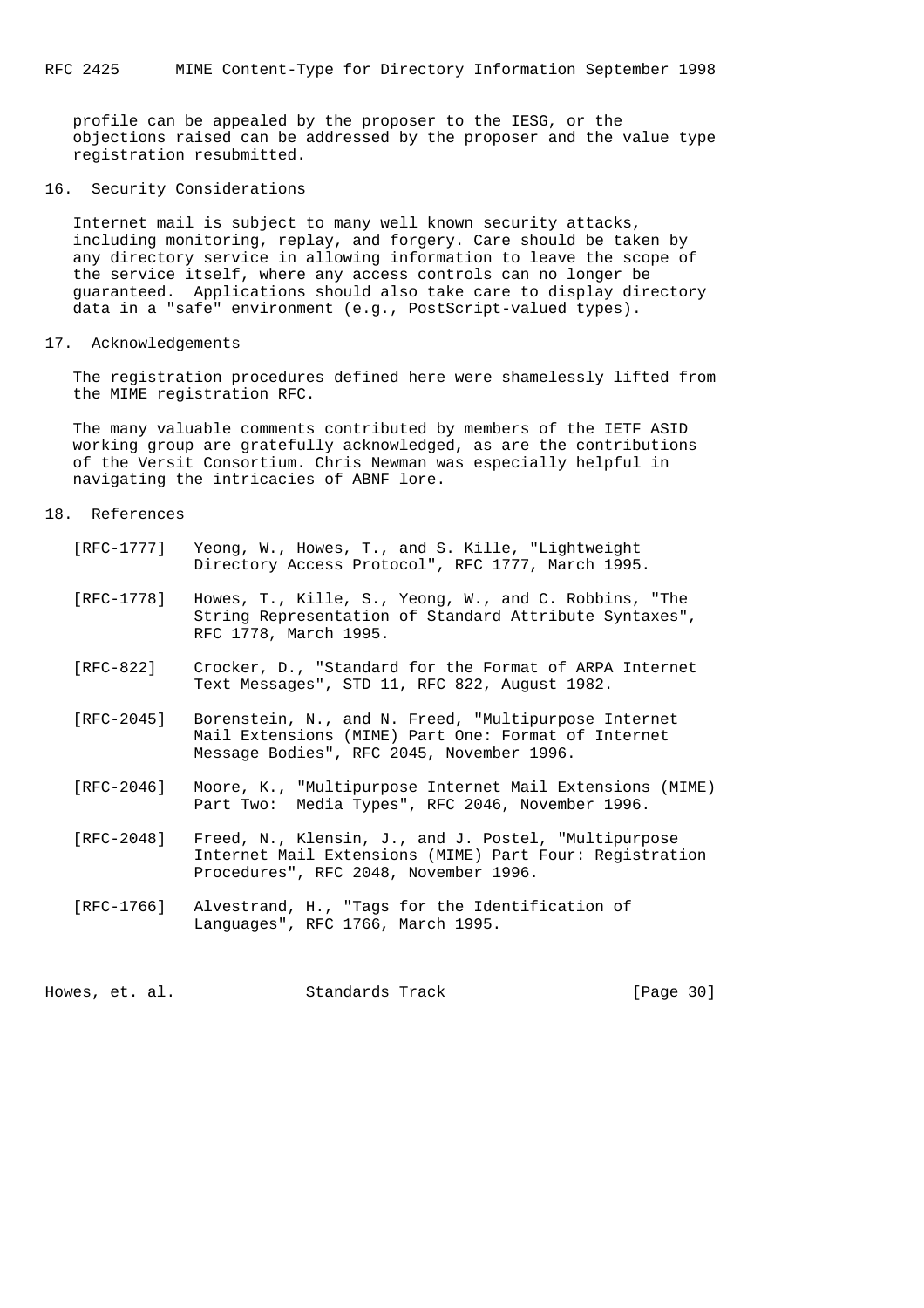RFC 2425 MIME Content-Type for Directory Information September 1998

- [RFC-2112] Levinson, E., "The MIME Multipart/Related Content-type", RFC 2112, March 1997.
- [X500] "Information Processing Systems Open Systems Interconnection - The Directory: Overview of Concepts, Models and Services", ISO/IEC JTC 1/SC21, International Standard 9594-1, 1988.
- [RFC-1835] Deutsch, P., Schoultz, R., Faltstrom, P., and C. Weider, "Architecture of the WHOIS++ service", RFC 1835, August 1995.
- [RFC-1738] Berners-Lee, T., Masinter, L., and M. McCahill, "Uniform Resource Locators (URL)", RFC 1738, December 1994.
- [MIME-VCARD] Dawson, F., and T. Howes, "VCard MIME Directory Profile", RFC 2426, September 1998.
- [VCARD] Internet Mail Consortium, "vCard The Electronic Business Card", Version 2.1, http://www.imc.com/pdi/vcard-21.txt, September, 1996.
- [RFC-2119] Bradner, S., "Key words for use in RFCs to Indicate Requirement Levels", BCP 14, RFC 2119, March 1997.
	- [RFC-2234] Crocker, D., and P. Overell, "Augmented BNF for Syntax Specifications: ABNF", RFC 2234, November 1997.

Howes, et. al. Standards Track [Page 31]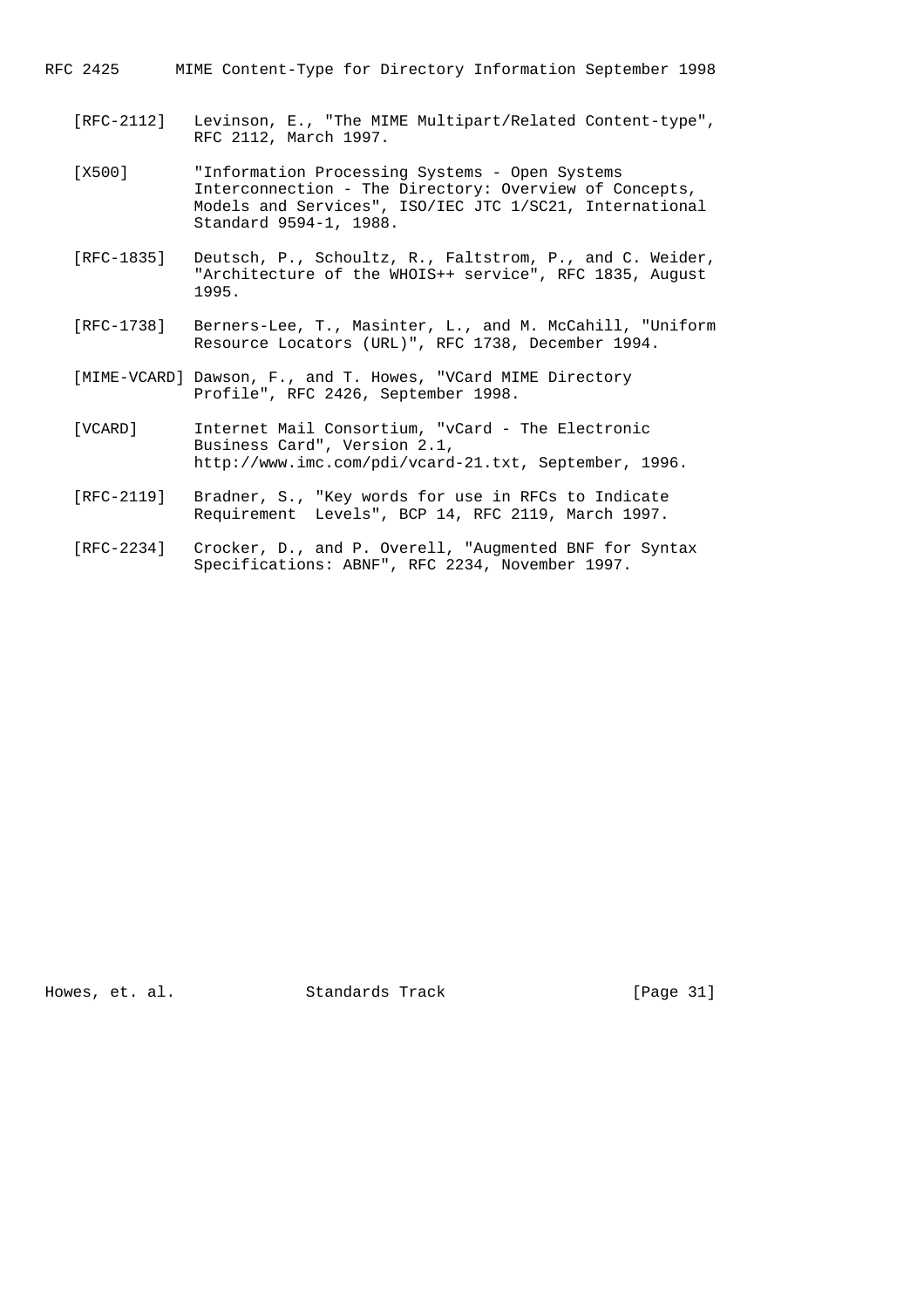19. Authors' Addresses

 Tim Howes Netscape Communications Corp. 501 East Middlefield Rd. Mountain View, CA 94041 USA

 Phone: +1.415.937.3419 EMail: howes@netscape.com

 Mark Smith Netscape Communications Corp. 501 East Middlefield Rd. Mountain View, CA 94041 USA

 Phone: +1.415.937.3477 EMail: mcs@netscape.com

 Frank Dawson Lotus Development Corporation 6544 Battleford Drive Raleigh, NC 27613 USA

 Phone: +1-919-676-9515 EMail: frank\_dawson@lotus.com

Howes, et. al. Standards Track [Page 32]